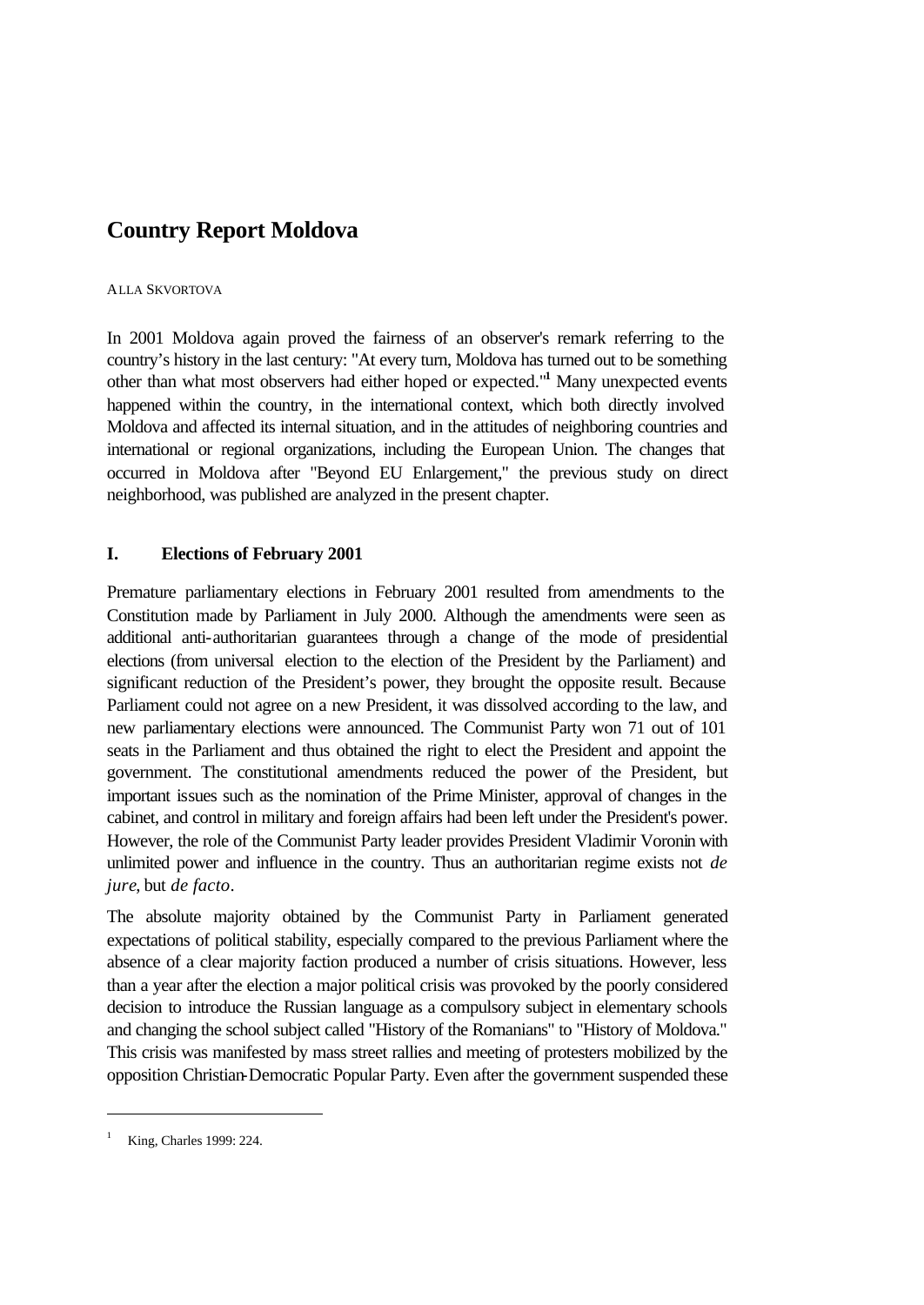decisions, the protests did not stop, but forwarded requests for new Parliamentary elections and dismissal of the government.

When, during the pre-election campaign, the Communist Party pledged to introduce Russian as the second official language, it raised many eyebrows and was generally not taken seriously. The initiative was viewed as overly provocative, as it could signify the return to the decade-long events of confrontation and discrimination in language criteria. The past few years had shown relative stabilization in the language issue. However, the situation was not ideal, because parts of the population still encountered difficulties obtaining information in various public places in their preferred language (Moldovan or Rusian). The issue of the status of Russian also precludes settlement of the Transdniestrian conflict. Once negotiations between Chisinau and Tiraspol show progress, the time will come to debate the status of Russian and a special language regime for the Transdniestrian population.

Using the proposes changes in the language policy, the country's radicals, first of all the Christian-Democratic People's Party (CDPP) lead by Iurie Rosca, obtained a chance to raise its popularity by ardent anti-Communist ideology, welcomed by the international community as a symbol of progress. The CDPP organized an anti-Communist and anti-Russian political campaign and increased its financing from its supporters in Romania. The protests created tensions within society based on ethnic and language issues.<sup>2</sup> On the other hand, the republic's population, provoked by low living standards and general hardship, gained a chance to express their discontent with the Communist government.

The shaky position of the government during the last year was a sign of political instability. President Vladimir Voronin nominated a non-Communist, former businessman Vasilie Tarlev, for Prime Minister. A number of ministers from the previous government were included in the new one formed in April 2001. These decisions could be seen as a demonstration of the Communist Party's commitment to reforms, but some observers maintained that the Communist just did not have enough professionals to fill positions in the government. In less that a year the cabinet was significantly renewed by the replacement of the Ministers of Foreign Affairs, Economy, Finance, Internal Affairs, Education, the Chief of the Security and Information Service and the Director of the Customs Department.

## **II. Changes in Moldovan Foreign Policy**

As described in last year's country report, for the last few years the Moldovan Parliament, president and government have declared European orientation as the main direction of Moldovan foreign policy, actively worked for Moldova to be accepted into different European organizations, and even had hopes for special treatment by the European Union. To date, major Moldovan memberships and agreements include:

1992 - United Nations

<sup>2</sup> Burlacu, Anton 2002.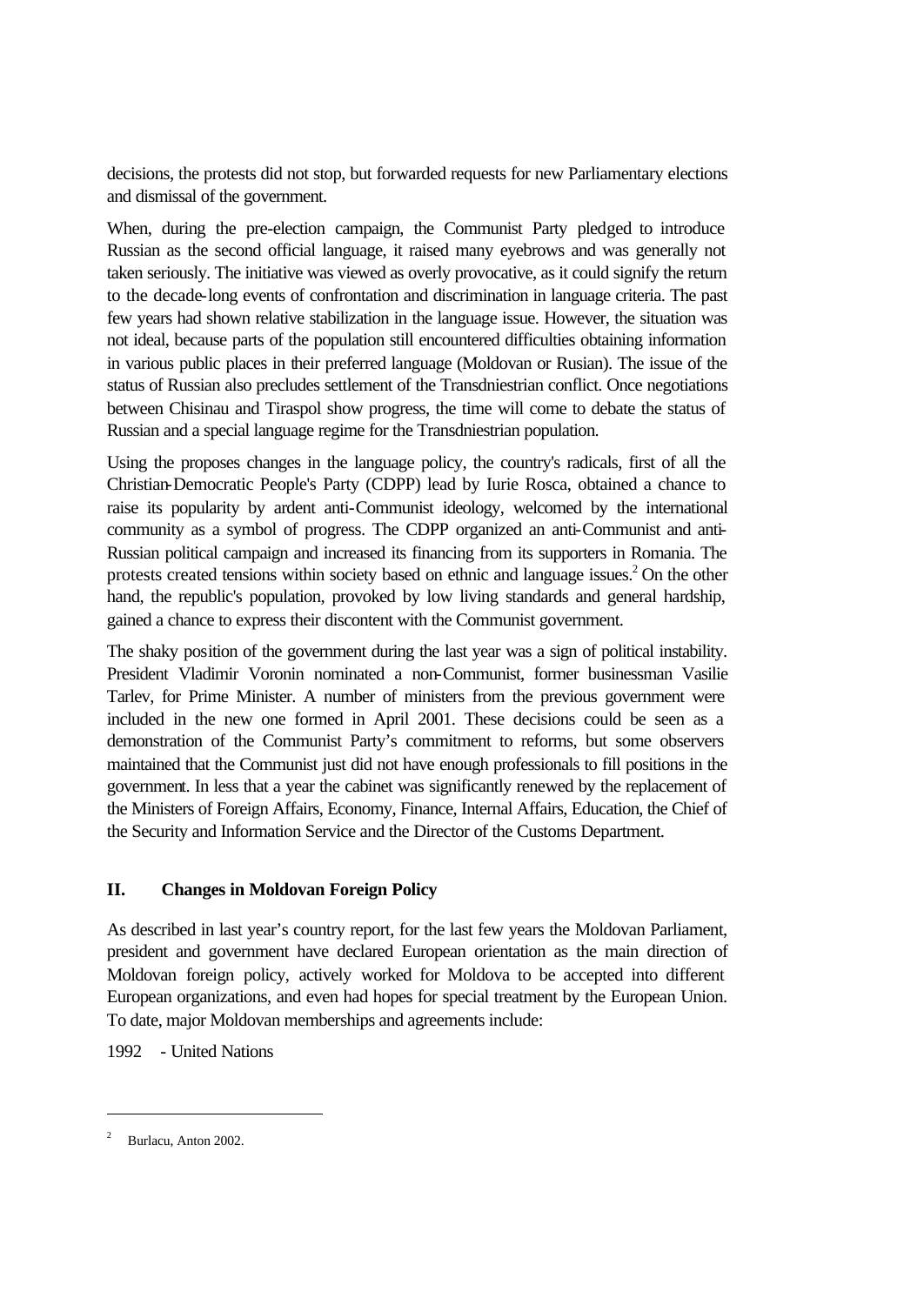- 1992 Organization for Security and Cooperation in Europe
- 1992 European Bank for Reconstruction and Development
- 1993 Partnership and Cooperation Agreement signed by the EU and Moldova
- 1994 Council of Europe
- 1996 Temporary Trade Agreement signed between Moldova and the EU
- 1998 Partnership and Cooperation Agreement between the EU and Moldova came into force
- 2001 Stability Pact for South-East Europe
- 2001 World Trade Organization

During the election campaign, participants promoted different views on what Moldova's future foreign policy should be. While leftist parties called for strengthening relations with the Russian Federation and the CIS, the political center and right promoted the idea of European integration, either independently, or through closer ties with Romania.

The Communist Party included in its electoral platform promises of establishing a stronger presence of Moldova in CIS bodies and, which was much more attractive for its electorate, joining the Russia-Belarus Union (without asking the agreement of the Union'ss members). The Communist Party believed that a pro-Russain stance could, on the one hand, help improve relations between Chisinau and Transdniestrian authorities, and, on the other, cajole Russia and obtain a preferential regime in trade relations and energy prices.

The first visit of Moldovan President Vladimir Voronin was made to the Russian Federation, where he emphasized that the "Russian Federation was, is, and will be the strategic partner of Moldova." But at the same time he said that the traditional directions of the Moldovan foreign policy would not be changed, and relations with Ukraine, Romania and the EU would not be downplayed.<sup>3</sup> However, the idea of joining the Russia-Belarus Union looked quite odd even for Voronin. After the elections, it was explained that the issue could be decided only by a referendum that would be organized at a more appropriate time. Gradually, the Communist Party downplayed the idea and did not undertake any practical steps towards its implementation, realizing that the Union did not correspond to current Russian interests, and could create problems for Moldova itself, in the context both of the existing opposition in Moldovan society and the country's relations with the West.<sup>4</sup> In an interview with the Ukrainian newspaper *Facty* President Voronin even confessed that he did not see any advantages in joining the Union because "there are more words than real deals."<sup>5</sup>

<sup>&</sup>lt;sup>3</sup> Neukirch, Claus 2001.

<sup>4</sup> Tarlev, Vasile 2001; Moldova ne gotova vstupit' v Soiuz Rossii i Belorussii. *Kommersant Moldova* 30 November2001.

<sup>5</sup> Voronin does not see advantages in the Russia-Belarus Union. *Moldvaskie vedomosti* 13 October 2001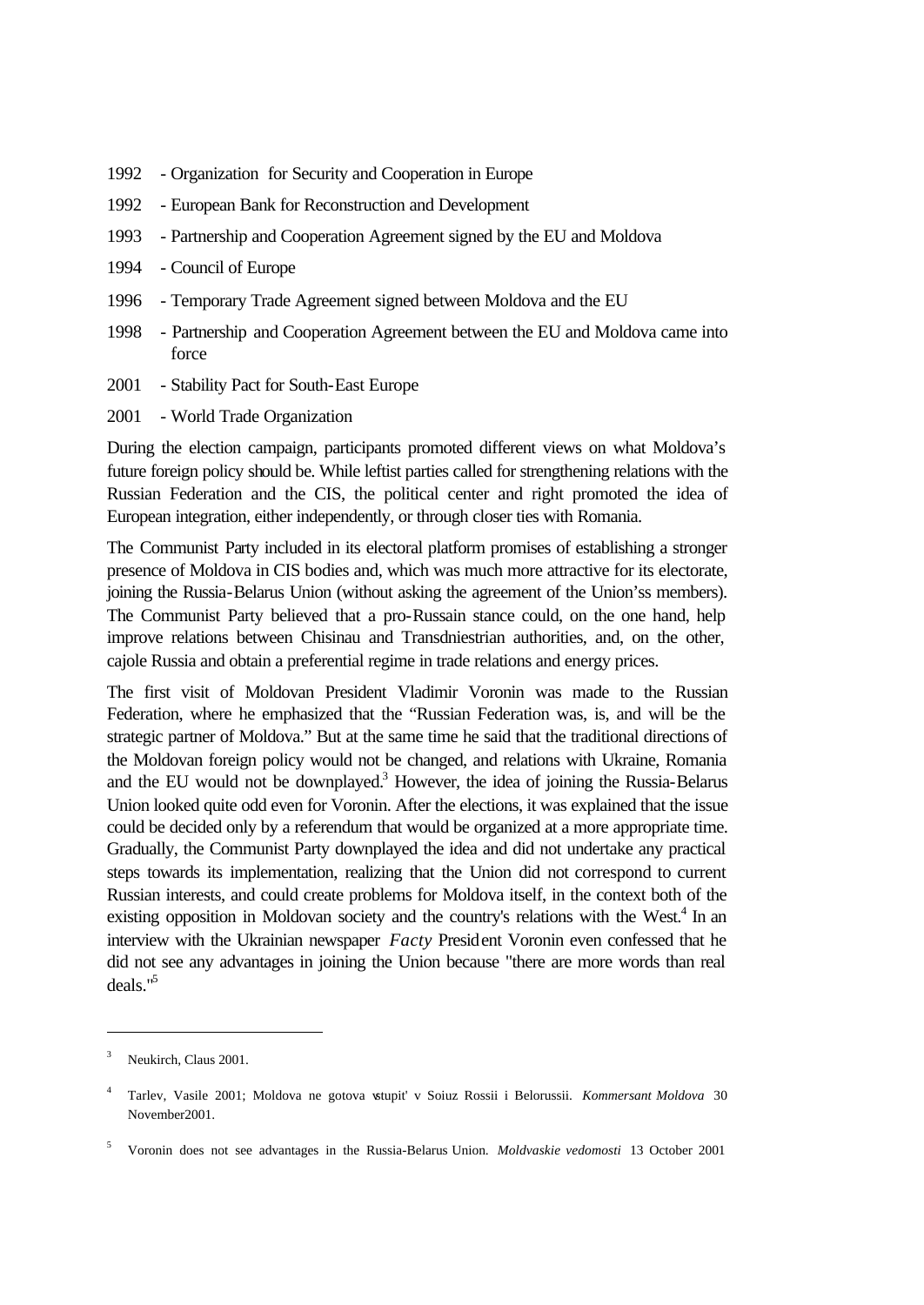Voronin stated that his foreign policy would be pragmatic, and Moldova would develop relations with any countries and organizations that could be beneficial for the republic. However, very often this "pragmatism" results in double standards and controversy in the official speeches delivered during visits and meetings in the East and in the West. This cannot but prick up partner's ears and create an atmosphere of distrust around Moldova. At the same time, some observers highlighted the fact that Voronin's pro-European rhetoric is much more precise than that of his predecessors: He states that "Moldova wants into the EU," while before a vague formula of "integration into European structures" was used. The new government has proceeded to practical steps. It suggests starting negotiations on the Free Trade Agreement with the EU, on the establishment of EU representation in Chisinau and on giving Moldova the status of an associate member of the EU.<sup>6</sup>

Although the EU realizes that the active contacts Moldova maintains with Russia and other CIS countries result from the fact that they are still its main export markets, the Moldovan intention to join the custom union of Russia, Belarus, Kazakhstan and Kyrgyzstan may be incompatible with Moldova's goal of becoming a potential EU candidate because of the legal obligations that would derive from belonging to different organizations.

However, Minister of Foreign Affairs Nicolae Dudau said in an interview that "The current government considers European integration the main strategic objective and will act consequently in achieving it."<sup>7</sup> A draft of the new Concept of the Foreign Policy of Moldova that is supposed to replace the one adopted in 1995 was published in April 2002. It contains a chapter on "European integration as the priority strategy goal." As the necessary steps for integration, the document highlights concluding the Free Trade Agreement and including Moldova into a stabilization and integration process, which would finally lead to country's full integration into the European Union. This is the first ever Moldovan official political document that describes in detail the reasons why Moldova needs to join the EU and what it is necessary to do in order to achieve this goal.

It is important to mention that after the Communist victory, the EU chose not to change its attitude towards Moldova, but to continue assistance to this country. Elisabeth Schroedter, the head of the delegation of the European Parliament, evaluated the situation in Moldova after the fourth meeting of the parliamentary committee on cooperation between the EU and Moldova as follows: "There is a stable majority in the parliament. Foreign policy remained unchanged. There is a strong political will regarding European integration and rapprochement with European structures. In this context, Moldova has a chance to move forward along the way of European integration. It will be a long way, but there exists political will to make it."<sup>8</sup>

<sup>(</sup>Hereafter - MV).

<sup>6</sup> Popescu, Nicu 2001.

Dudau, Nicolae 2001a.

<sup>8</sup> Delegatsia Evroparlamenta prizyvaet povysit' uroveni zhizni. *Economicheskoie obozrenie - Logos press,* 21 September 2001 (Hereafter EO-LP).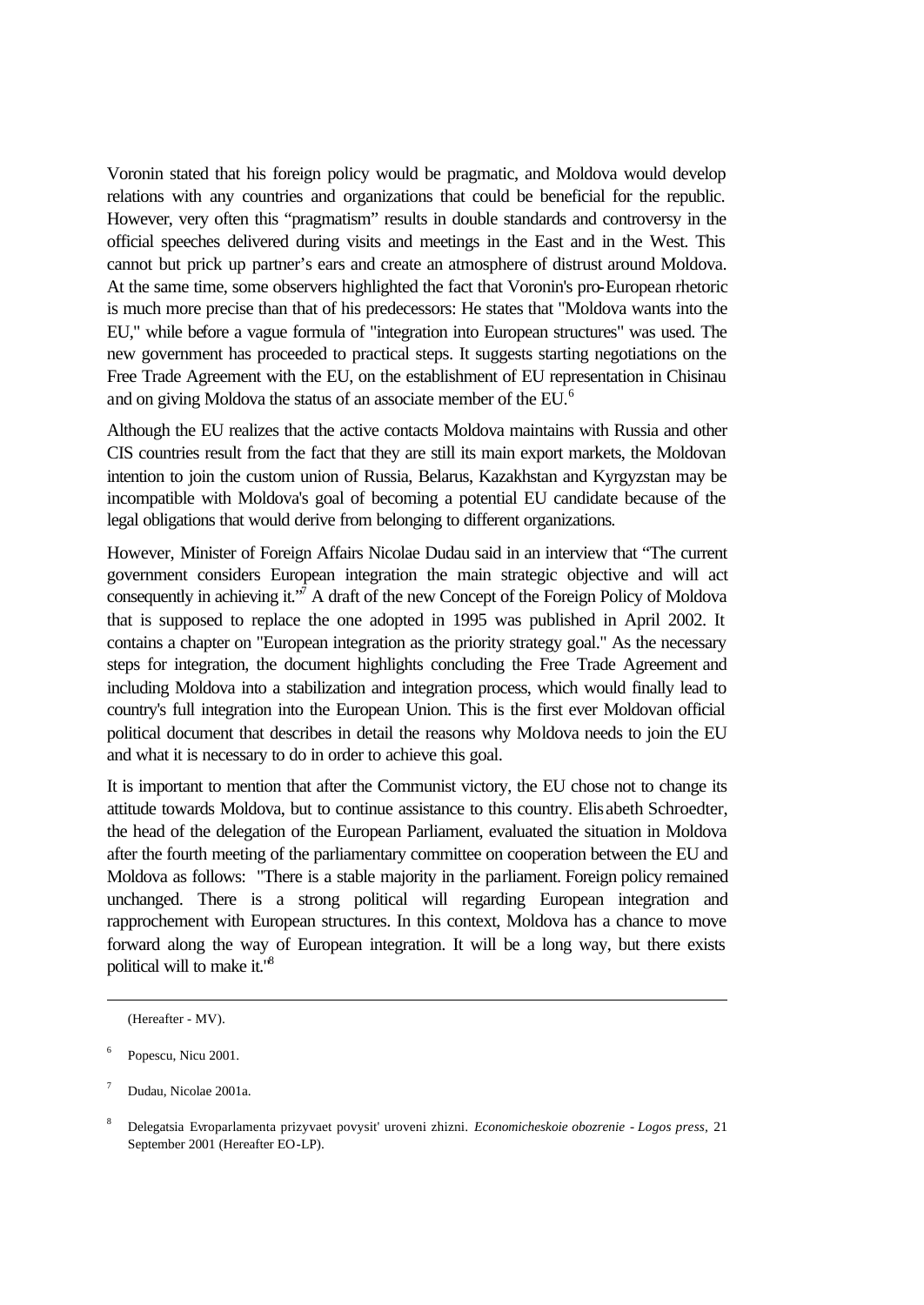The recommendation of the previous Risk Report to use differentiated treatment to different countries of the new EU neighborhood, transforming the current "No" on accession into a "Yes, in principle," for Moldova and Ukraine<sup>9</sup> was taken into consideration by the European policy makers. The Ministers of Foreign Affairs of EU countries took a decision to consider granting Moldova, Ukraine and Belarus a special status of neighbors. It will increase Western assistance to these countries in the reform process and in solving their internal problems that might affect the enlarged European Union, especially border control, contraband and illegal migration.<sup>10</sup>

## **Accession to the WTO and Stability Pact, Contacts with the EU**

Disregarding the pessimistic prognosis made by many analysts after the Communists' victory in Moldova regarding the republic's relations with the Western world, the EU decided to finalize the process of Moldova's accession to the Stability Pact, which had started with the previous government. Moldova was also accepted as a member by the WTO and invited to participate in the European Conference. Furthermore, the European Commission has changed the general system of preferences (GSP) scheme for Moldovanmade goods imported to European Union countries, significantly lowering the tariffs for import of these goods. $11$ 

The European Commission adopted a Moldova Country Strategy Paper on 27 December 2001 that provides the strategic framework for EU assistance for 2002-2006. It sets out EU cooperation objectives, policy responses and priority fields of cooperation, based on a thorough assessment of Moldova's policy agenda and political and socio-economic situation, as well as lessons learned from past and present cooperation.<sup>12</sup> Special attention of the EU toward Moldova is based on the understanding that Moldova is located directly on the border of an enlarged EU, and instability in its the economy and political processes are a matter of concern for the EU.

Acceptance of Moldova into the Stability Pact, while considered at the official level as a victory of Moldovan diplomacy and a sign of Europe's desire to establish closer relations with the government, has not been followed by real actions. The temporary Coordinator for Moldova under the Stability Pact was appointed in October 2001. It came no as a surprise that in December 2001, at the international conference "Participation of Moldova in the Stability Pact as the Catalyst for Economic Reforms," Bodo Hombach stressed that it was time to proceed from declarations to practical steps, because Moldova was doing well with

<sup>9</sup> Beyond EU Enlargement. Vol.1, 18.

<sup>10</sup> ES nameren vvesti osobyi status sosedei. *Kishinevskii obozrevatel',* 18 April 2002 (Hernafter KO).

EC alters GSP scheme for Moldova. *KO*, 31 January 2001.

<sup>12</sup> Country Strategy Paper 2002-2006. National Indicative Programme 2002-2003. Moldova.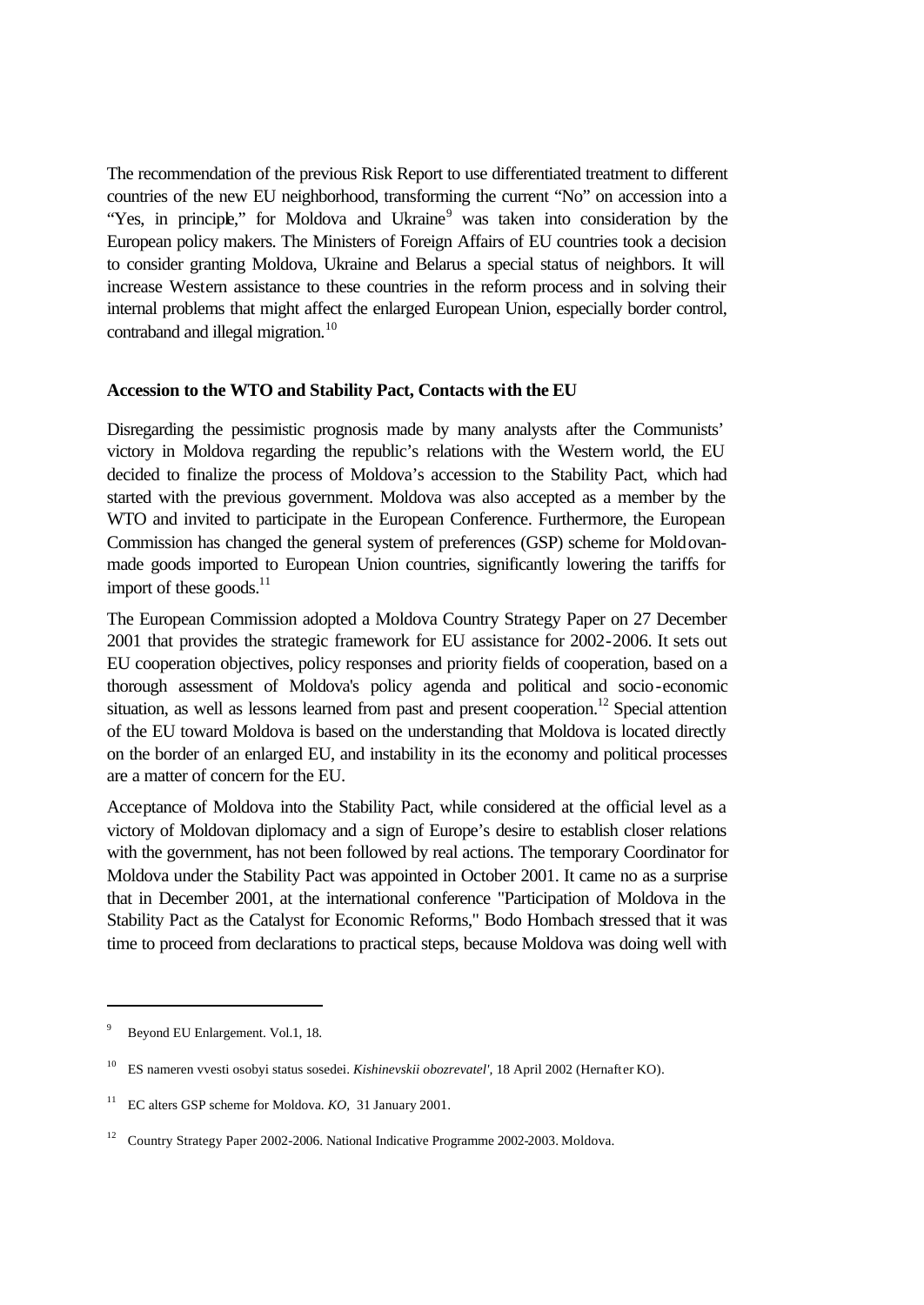the declarations, but not with the deals.<sup>13</sup> Moldova's participation in the Stability Pact so far rather represents support for the projects implemented by Romania. There is a declared understanding of the need to change this situation at the highest state level, $14$  but until now Moldova has submitted only two projects to be implemented under Stability Pact—on road rehabilitation and on energy security.<sup>15</sup> In February 2002, the government appointed a new Coordinator for Moldova in the Stability Pact, Andrei Stratan, who had been recently dismissed from the post of Director of the Customs Department.<sup>16</sup>

Moldova's Minister of Foreign Affairs, Nicolae Dudau, declared at a meeting with Lord Rassel Johnstone, the President of the Council of Europe Parliamentary Assembly, that Moldovan membership in the WTO and the Stability Pact are clear indicators of the priorities of Moldovan foreign policy.<sup>17</sup> But there still is very little knowledge about the advantages of closer relations with the EU among the general public and in government structures. All government programs and strategy papers speculate about steps towards European integration in the vague terms. There is a special sub-chapter on "Integration of the Republic of Moldova into the European Union" in the action program of the current Tarlev government. It still calls for the elaboration of a National Strategy on European Integration, bringing Moldovan legislation into compliance with that of the EU, "intensification" of the work of the inter-ministries committee for European integration, implementation of the PCA and intensification of the political and diplomatic steps for starting negotiations on Moldova's associate status with the EU. At a meeting with Cristopher Pattern, EU Commissioner for external relations, Tarlev stressed again that the ultimate goal of Moldova would be accession to the European Union, and in line with this he requested that Moldova implement the PCA in parallel with initiation of negotiations regarding granting Moldova candidate status.<sup>18</sup> This proved again that the Moldovan government itself is not completely familiar with EU standards and procedures. The EU sees the PCA, concluded with non-candidate countries, as an alternative to the ASA, concluded with the candidate countries, and not a supplement to it. There is an opinion that acceptance of Moldova to the Stability Pact was perceived as an acceptable alternative for Moldova to candidate status, which could not be granted to the country in its current situation. When in December 2000 the EU took a decision to support Moldova's membership in the Stability

 $\overline{a}$ 

Severin, Irina 2001.

<sup>&</sup>lt;sup>14</sup> Doras, Victor, and Petkov, Alexandr 2001.

 $15$  Ibid.

<sup>16</sup> *KO* 21 February 2002.

<sup>17</sup> *MS* 19 February 2002.

<sup>18</sup> *Integrare in Uniunea Europeana este unul din principalele obiective ale Rrepublicii Moldova* Moldova suverana, 16 May 2001.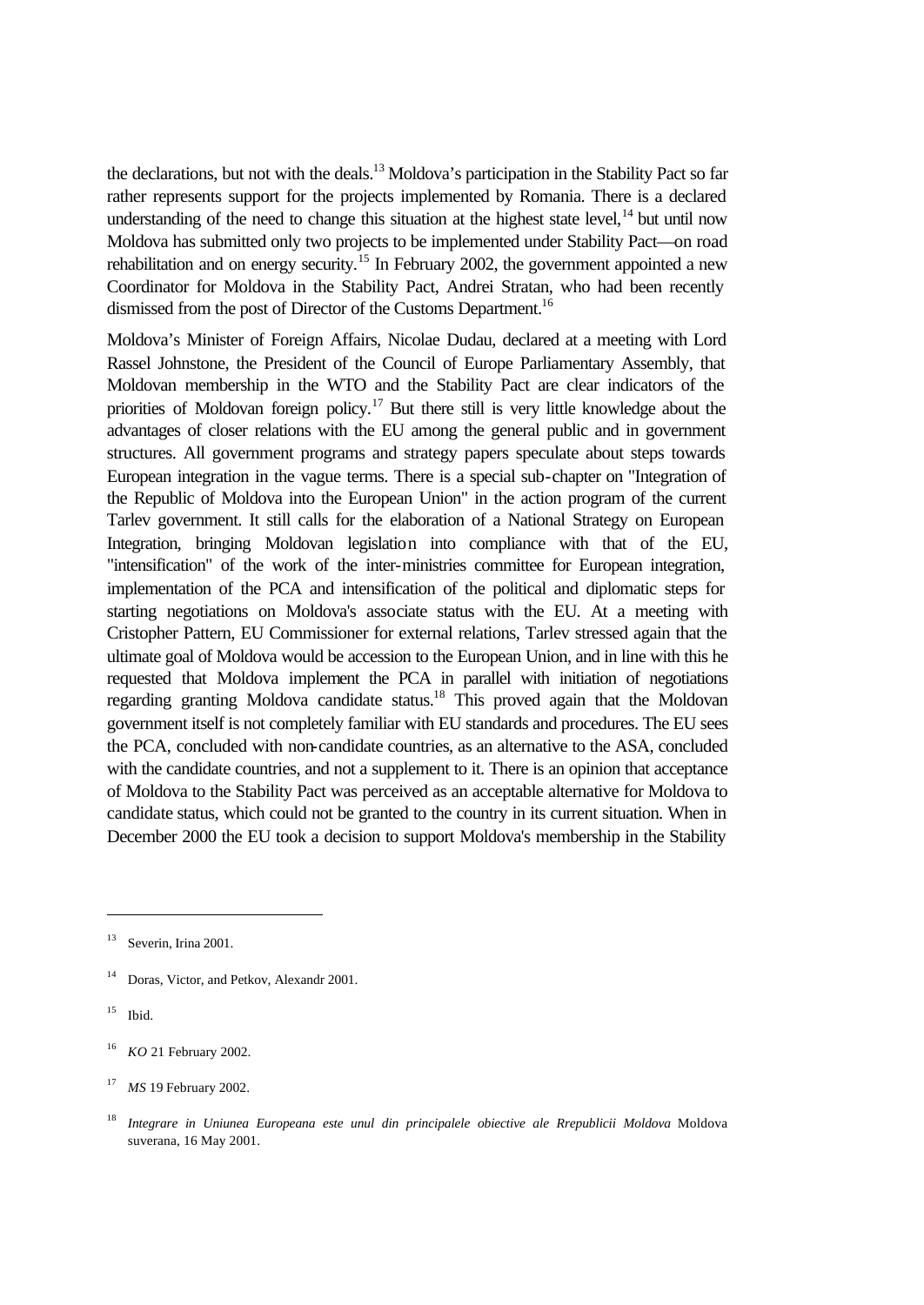Pact, it was made with the condition that Moldova would not insist any more on a new agreement with the EU.<sup>19</sup>

The political parties lack a detailed and clear vision of what European integration could mean for Moldova and what steps should be undertaken to get the process moving. That is true even for political parties that have an image of being pro-European: the parts of their programs that refer to European integration vary from one to three sentences, in the most of cases vaguely stating that European integration is one of their priorities.<sup>20</sup> The Declaration on European Integration signed by 22 political parties, out of the 26 registered, on 10 May 2000, was followed by the Strategy for Accession, signed by 23 parties, on 17 June the same year, but these documents have not been followed by any other practical steps. The Christian-Democratic People's Party that largely used slogans of European integration in its anti-government and anti-Communist rallies in January-April 2002, had never explained its vision of the measures Moldova could and should undertake to be accepted into the EU candidates' club. The idea of European integration still represents a technical process and not a political one that provides for ideology (public rhetoric, opinions of political parties) and actions (amendment of the legislation, of standards, institution building). But the official documents that refer to Moldovan external policy, especially related to the EU, are still of rather a technical character than a political one.<sup>21</sup>

There are a number of NGOs in Moldova that include European integration in their activity programs, but they do not represent a significant segment of public opinion. They organize activities that lack importance for the general public and do not coordinate work among themselves. On the other hand, there is not any radical anti-European rhetoric in Moldova, although any declarations in favor of closer relations with the CIS are viewed as such by explicit "pro-Europeans." While specific opinion polls on this question have not been conducted recently, there is an obvious disconnection between pro- or anti-European stances and the place of a politician in public opinion ratings. This contradiction might be explained, on the one hand, by limited knowledge in the population about the EU, and, on the other, by the existence of nostalgia for the former economic stability during Soviet times. The support some pro-European parties receive in elections is not explained by their affiliation with European values. The existence or absence of pro-European messages in parties' electoral programs still does not affect the number of votes received.

An opinion poll conducted by a group of British researchers in Moldova in 2000 showed that the population is for the integration of the country into the EU (60 percent of respondents). However, only 34 percent of Moldovans always or often think of themselves as of "Europeans." In other words, they realize that there is a long way forward for Moldova until complies with European standards. At the same time, they do not think that a

<sup>19</sup> Ungureanu, Oleg 2001:71.

<sup>20</sup> Klipii, Igor 2001: 27.

 $^{21}$  Idem: 35.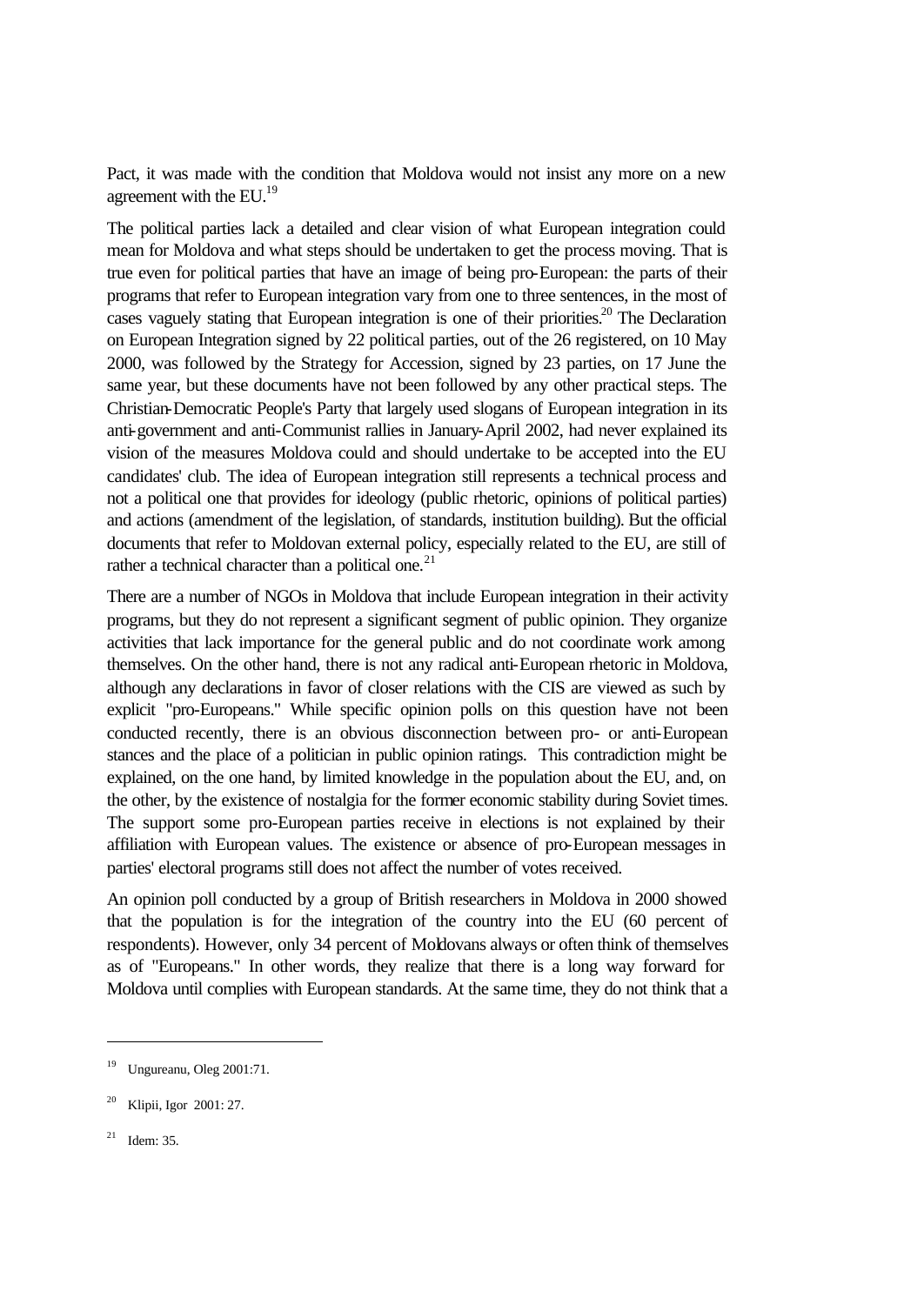European orientation would mean breaking Moldovan relations with Russia. A full 93 percent of the respondents consider that maintaining of these relations is important or very important for Moldova.<sup>22</sup>

As a result, at the moment it is rather difficult to identify political actors who have power and play a decisive role in taking decisions and are, at the same time, genuine promoters of the European orientation of Moldova.<sup>23</sup> A few of those who could be mentioned are Marian Lupu, Deputy Minister of Economics, Oleg Ungureanu, Director of the Department of European Integration of the Ministry of Foreign Affairs, Dmitrii Kalak, journalist with the most influential newspaper *Economic Review - Logos press,* Dumitru Braghis, former Prime Minister, currently Head of the centrist parliamentary faction, and Mihail Titov, a businessman and leader of the organization "Drumul Sperantei (Road of Hope)."

#### **Relations with Russia**

It was obvious that the Moldovan government viewed further development of good relations with Russia as a tool to improve the country's economic situation. Russia traditionally represented the largest market for Moldovan goods and at the same time the biggest, if not only, energy supplier. Moldovan debts to Russia for natural gas are huge, and Tarlev's government hoped to restructure the debts and to conclude a more advantageous agreement on further gas supplies. However, Tarlev's meetings with Russian Prime Minister Kasianov showed that Russia was not going to support "poor brother" to its own disadvantage. $^{24}$  Russia has kept the high level of taxes (up to 30 percent) on imports of Moldovan sugar, alcohol and tobacco products. As a result, Moldovan sugar exports to Russia decreased by 99 percent in three years.<sup>25</sup> Over the last five years, trade volume between Moldova and Russia decreased by half, from \$750.3 million in 1997 to \$329.2 million in  $2000^{26}$ 

At the same time, Moldova is situated in first place among the CIS countries according to the volume of Russian investments, which shows that Russian economic interests in Moldova are significant.<sup>27</sup> Moldova is the biggest exporter of wines to Russia. Moldova's share in the total volume of wine imported by Russia in 2000 constituted 71.4 percent,

<sup>26</sup> *EO-LP* 1 June 2001.

<sup>22</sup> Sobor, Evgenii 2001.

 $23$  Chirila, Victor 2001: 39.

<sup>24</sup> Kiosse, Natalia 2001.

<sup>25</sup> Eksport moldavskogo sakhara v Rossiu sokratilsia v sto raz! *EO-LP* 8 June 2001.

 $27$  Isaev, Alexandr 2001.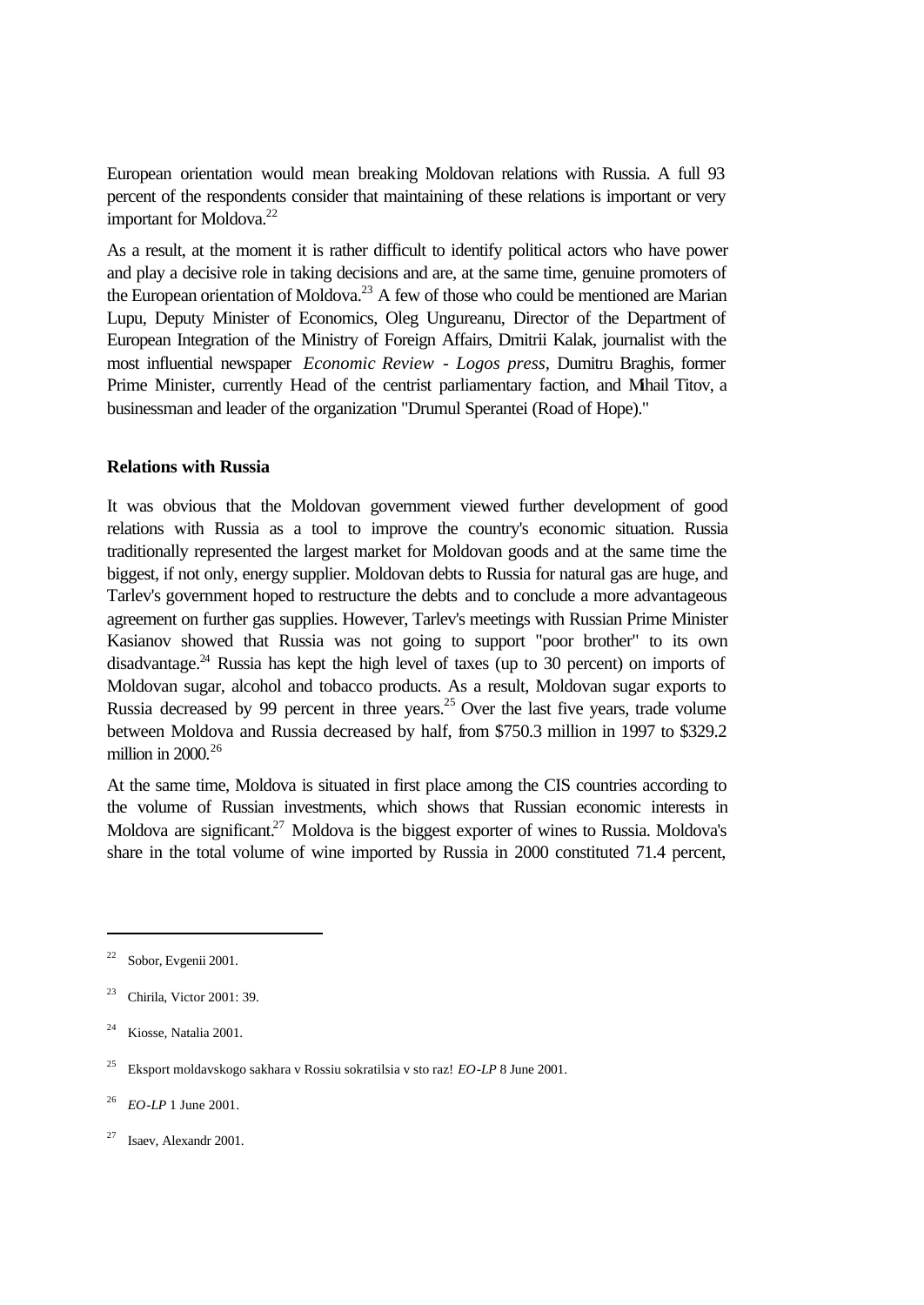while Georgia placed second Georgia with 9.14 percent.<sup>28</sup> The fact that 80 percent of Moldovan needs in gas are covered by the Russian company Gazprom is a concern for the European Union.<sup>29</sup>

The Agreement on Friendship and Cooperation between the two countries was signed by Presidents Voronin and Putin in November 2001; in December it was ratified by the Moldovan parliament, and in April 2002 by the Russian State Duma. It was a long-pending issue, and the Communist government of Moldova took credit for the official diplomatic settlement of relations with the "strategic partner.<sup>30</sup> The Moldovan Parliament had earlier ratified an agreement on military cooperation with Russia.<sup>31</sup>

But in general relations between two countries are far from the expectations raised by the Communist victory in Parliamentary elections. Intensive negotiations, meetings, visits were undertaken during 2001, but Moldova was not satisfied with their results, and Russia did not support the idea of "special relations" declared by the Moldovan government. Moreover, Russia did not meet the high expectations of the Moldovan leadership regarding its role in solution of the Transdniestrian conflict.

## **Moldova and Ukraine**

Moldova has common borders only with two countries: Ukraine and Romania. Relations with both of them are very important for the country. While Romania is an EU candidate, bilateral relations with it could contribute to Moldova's moving forward on the way to further integration with European structures. As for Ukraine, its position is significant in the process of resolving the Transdniestrian conflict and as a transit zone for energy supplies from and trade with Russia.

In 2001, with Ukraine demonstrating its interest in strengthening oversight on the porous border with Moldova and aspiring to receive special treatment from the EU compared to other CIS countries, it announced the introduction of new border regulations for CIS citizens. However, this policy did not continue in 2002. On the one hand, Ukraine extended the term when Moldovan citizens could travel to Ukraine with internal IDs instead of passports from January 1, 2002, to July 1, 2002.<sup>32</sup> On the other, it refused to accept the Moldovan government's request to establish common Moldovan-Ukrainian customs checkpoints, which have been perceived by the Moldovan government as a tool for fighting contraband coming to and from Transdniestria and for creating a common customs space

<sup>28</sup> Kufudaki, Natalia 2001.

<sup>29</sup> Delegatsia Evroparlamenta prizyvaet povysit' uroven' zhizni. *EO-LP* 21 September 2001*.*

<sup>30</sup> Novyi moldo-rossiskii dogovor. *MV* 21 November 2001.

<sup>31</sup> Parlament ratifitsiroval voennoe sotrudnichestvo. *KO* 26 April 2001.

<sup>32</sup> MAE despre regimul calatoriilor in Ukraina. *MS* 17 January 2002.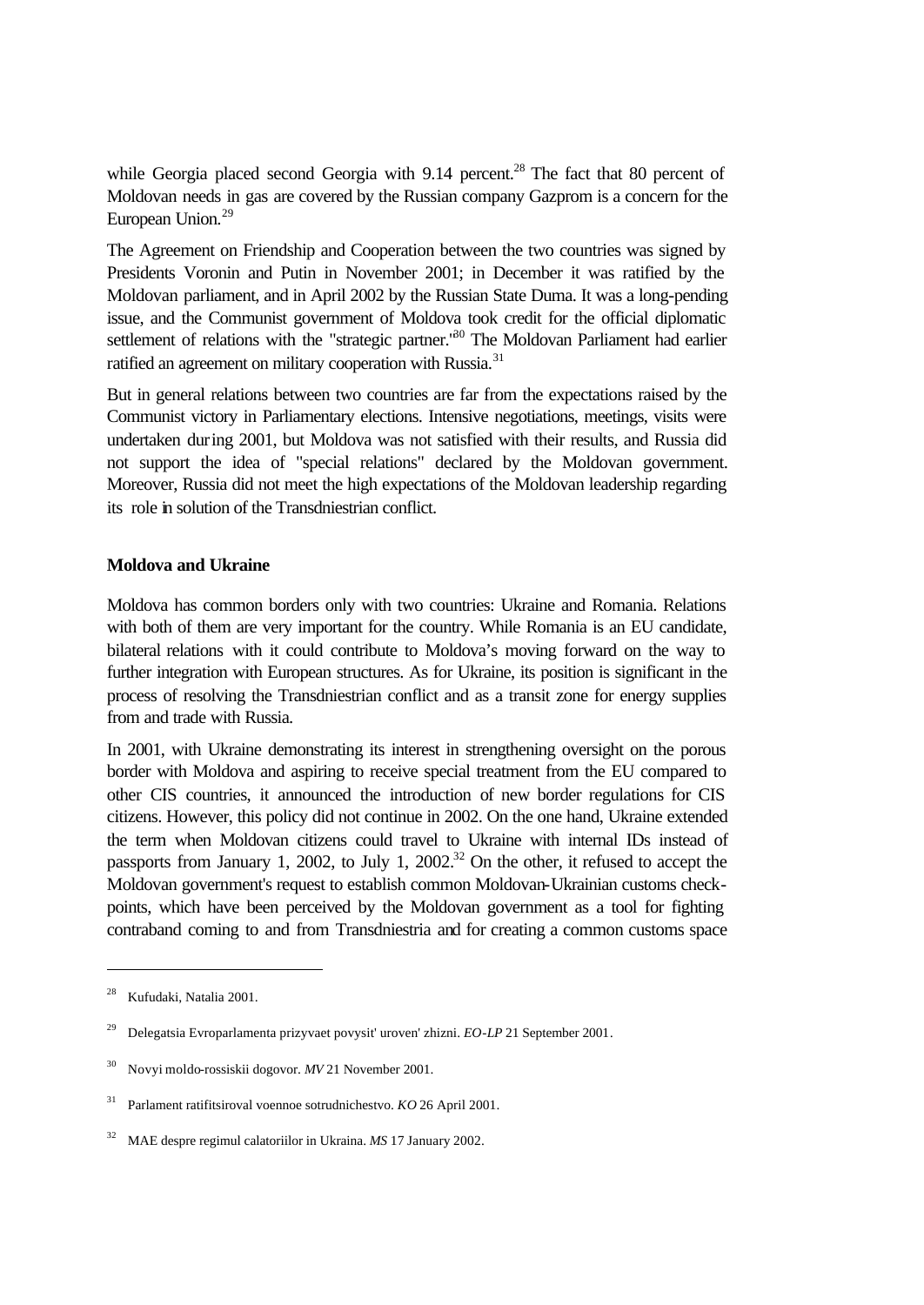on the whole territory of Moldova. While five common customs check-points have been created on the northern part of the border after a few rounds of negotiations, common check-points on the part of the border with Transdniestria are pending. The controversy reached the level of a conflict when both parties exchanged sharply worded memoranda. Moldova accused Ukraine of supporting the Transdniestrian separatist regime, while Ukraine accused Moldova of infringing the memorandum signed with Tiraspol in 1997. Moreover, Ukraine disapproved of the Moldovan decision on a new customs seal that would create problems for Transdniestrian exports. In a memorandum sent to the Council of Europe, the OSCE and the EU, Ukraine explained its position in terms of concern for the well-being of the Transdniestrian population. "Ukraine brings attention to the fact that exports constitute 40 percent of the economic potential of Transdniestrian region, where 600,000 Moldovan citizens live, among them 300,000 ethnic Ukrainians. Therefore, a drastic limitation of Transdniestrian exports will generate a significant deterioration of the economic situation in the region, pauperization of thousands of people, huge flows of refugees, and, therefore, one of the biggest humanitarian catastrophes in Europe.<sup>33</sup> These circumstances stimulated pro-European rhetoric and initiatives from the Moldovan president and the ruling party. They suggested inviting customs officers from a neutral state (namely, Germany, Sweden, Portugal or Austria) to participate in the work of the common posts on the Transdniestrian part of the Moldovan-Ukrainian border.<sup>34</sup> The EU found it opportune to intervene and advised Ukraine to cooperate with Moldova in monitoring goods traffic over the border. $35$ 

Moldova and Ukraine, disregarding numerous declarations of intentions, have so far failed to conclude an agreement on free trade, and this negatively affects regional and crossborder cooperation between the two countries. The financial guarantees that Moldovan exporters have to pay for transit of their goods through Ukraine significantly raise the final price of these goods and make them non-competitive.<sup>36</sup>

An agreement on the border delimitation that contained a provision of giving Ukraine 7.7 kilometers of the road Odesa-Reni, which cut across Moldovan territory, was discussed for a few years and finally ratified by both parties in 2001. As compensation, Ukraine promised to return to Moldova its property situated in the territory of Ukraine (resorts on the Black Sea and grape-processing factories).<sup>37</sup>

 $\overline{a}$ 

<sup>33</sup> Kiev otvergaet obvinenia Kishineva. *EO-LP* 8 February 2002.

<sup>34</sup> Popescu, Nicu 2001.

<sup>35</sup> Delegatsia Evroparlamenta prizyvaet povysit' uroven' zhizni. *EO-LP* 21 September 2001; Evrosouiz prizyvaet Kiev sotrudnichat' s Kishinevom*. EO-LP* 18 January 2002.

<sup>36</sup> Kalak, Dmitrii 2001.

<sup>37</sup> *Nezavisimaia Moldova* 23 October 2001 (Hereafter NM); *EO-LP* 16 February 2002.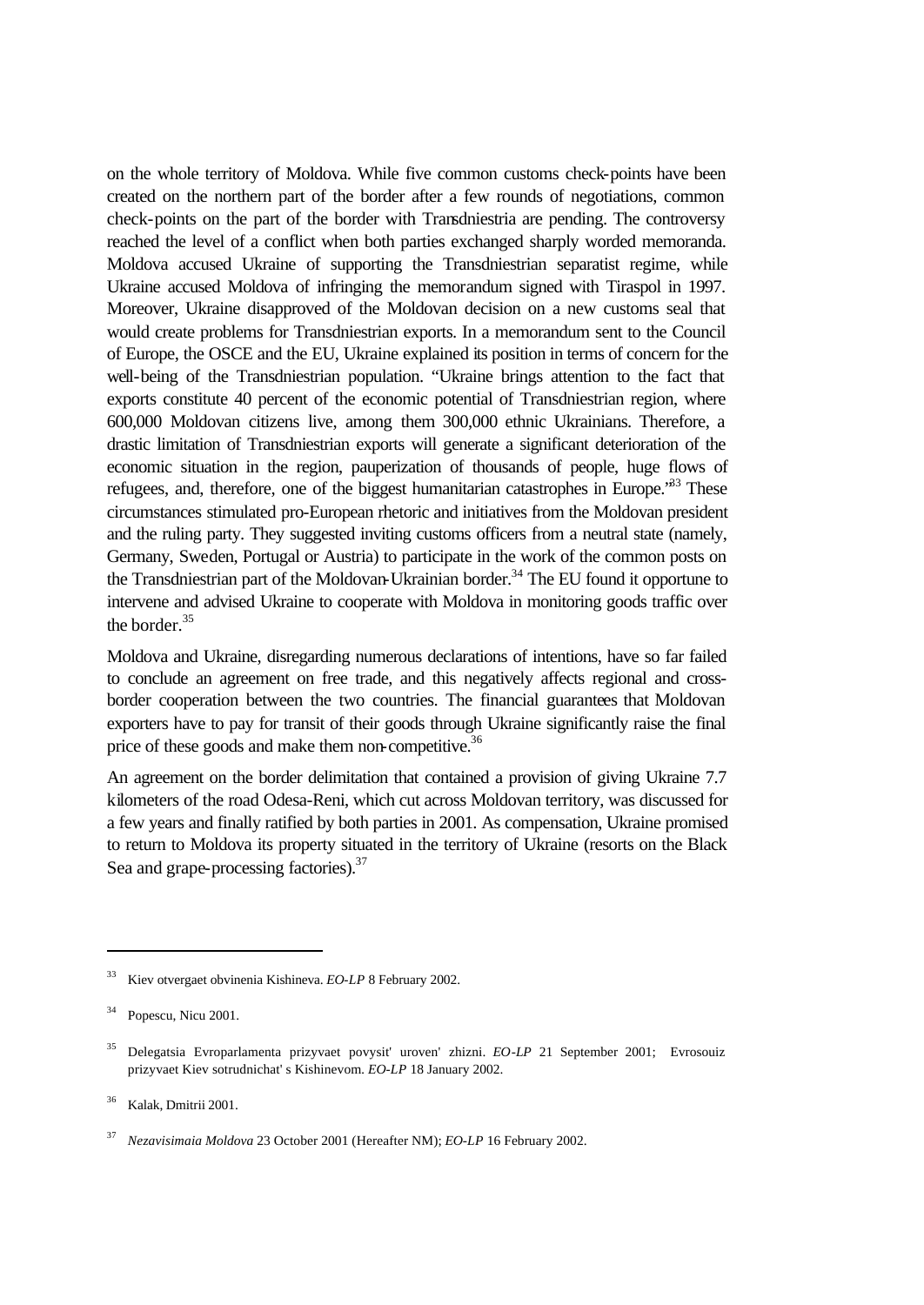#### **Moldova as a Member of the CIS**

Aspirations of a number of previous more or less pro-European Moldovan governments to obtain unconditional support from the West had not been met by the Western counterparts, because the West, in its turn, expected to find a new partner, not a new burden. In these conditions, CIS countries have remained the main economic partners of Moldova. Although during the electoral campaign the Communist Party used the idea of more active Moldovan participation in the CIS to attract the electorate, after the elections, it had to agree that the CIS represents a very weak organism, and cooperation among members was mainly on a bilateral basis. At the Moscow CIS Summit in November 2001, President Voronin stated his interest in Moldova's inclusion in the Eurasia Custom Union.<sup>38</sup> The current Moldovan government does not see perspectives for its membership in GUUAM because there are no real plans for Caspian oil to be transported to Europe via Moldova.<sup>39</sup>

Moldova has not abandoned the idea of getting some benefits from its membership in the CIS. At the summit of the heads of CIS governments in September 2001, it obtained a decision decreasing by 50 percent the tariffs for railway transportation for the export of fruits and vegetables.<sup>40</sup> But Moldova still did not reach its main goals within the CIS: creation of a custom union, erection of a free trade zone and a solution of the Transdniestrian conflict. This explains the obvious dissatisfaction with the organization. As a result, in the draft Concept of Foreign Policy of the Republic of Moldova, the CIS is not even mentioned.

#### **Moldova and Romania**

The most important issue in the context of security risks are Moldovan relations with Romania. Although it was foreseen that the Communists would not continue the "special relations" with Romania, after coming to power they demonstrated a willingness to do so. The Moldovan MFA considered that relations between two countries would further represent "one of the priority objectives of Moldovan foreign policy."<sup>41</sup> The Moldovan president's official visit to Romania was pierced by statements about special relations and closer cooperation. Iliescu and Voronin agreed that relations between two countries should be based on "pragmatism."<sup>42</sup> A special Commission on Relations with Romania has been created near the government, and Romania was one of the main supporters of Moldovan membership in the Stability Pact.

<sup>41</sup> *MS* 24 March 2001.

<sup>38</sup> Kovalskii, Dmitrii 2001.

 $39$  Ibid.

<sup>40</sup> Frunze, Andrei 2001.

<sup>&</sup>lt;sup>42</sup> Neukirch, Claus 2001.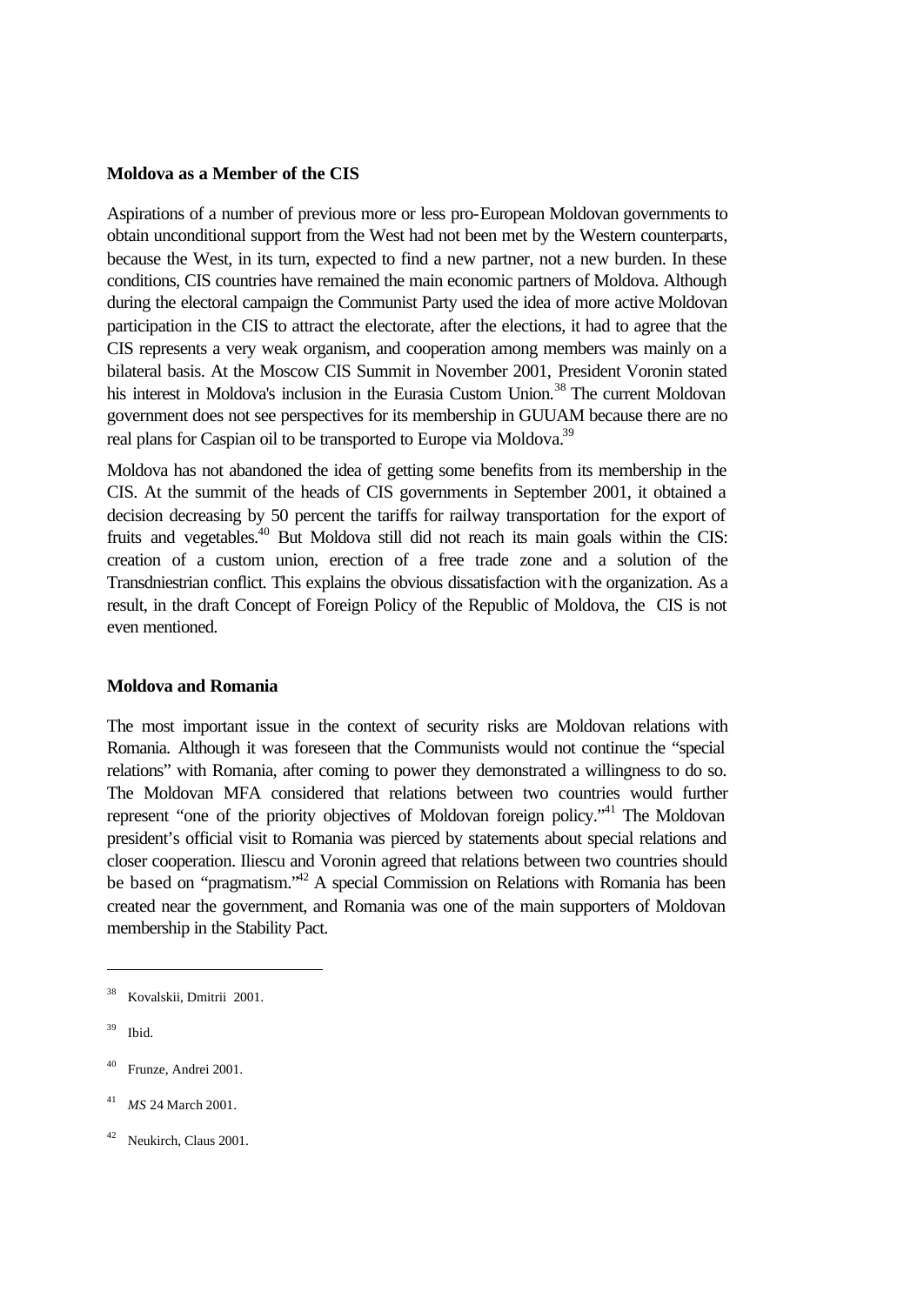However, in practice Moldovan-Romanian relations have deteriorated. Romania officially supports the idea that Moldova is "the second Romanian State," a view that is not shared by the current Moldovan leadership, and wants to introduce a reference to the Molotov-Ribbentrop Pact into the Basic Treaty between two countries, which is unacceptable for Chisinau.<sup>43</sup> President Ilie Iliescu declared that the Treaty "does not take into account the specific relations between the two countries and their common historical past".<sup>44</sup> Romanian Prime Minister Adrian Nastase questioned the very need for a Basic Treaty with Moldova, mentioning that Romania "recognized Moldovan independence due to some considerations."<sup>45</sup> He further added that "the Treaty should provide for a possibility for the population of both countries at an opportune moment to make a decision different to the one made initially," meaning unification.<sup>46</sup>

So, Romania did not change from the old formula that held "Moldova is the Romanian land" that came into conflict with the attempts made by the Communists to consolidate Moldovan identity as different from the Romanian one and to strengthen Moldovan sovereignty. This controversy creates security problems on the future EU border and within the Stability Pact. As surprising it might appear, some officials from the Stability Pact support the idea of unification of Moldova with Romania in the future. Mihai-Razvan Ungureanu, who came to Chisinau as an envoy of the Stability Coordinator, in an interview explained that Moldova was the only State from the CIS accepted to the Stability Pact because "the general perception in Brussels is that the Prut should not represent a border."<sup>47</sup> This statement may represent a personal opinion, but since it was expressed by a person with an official status within the EU, it was taken as a signal coming from the EU.

The further worsening of the relations between the neighbors has been provoked by the conflict between the Moldovan and Bessarabian Mitropolitans, which has reached the European Court for Human Rights. Romanian Prime Minister Adrian Nastase canceled a planned visit to Moldova because the Moldovan Minister of Justice Ion Morei accused Romania of interfering in the internal affairs of Moldova by supporting the Metropolitan of Bessarabia in his speech at the European Court. Some observers commented that ceasing a special procedure for granting Romanian citizenship to Moldovans took place not because of EU requirements, but as a response to the Moldovan position on the Metropolitan issue, the decision on the introduction of Russian into Moldovan elementary schools' curricula and the substitution of History of Romanians in school curricula with the History of Moldova. The Moldovan president accused Romania of supporting protesters against these decisions financially and ideologically, and the Moldovan government accused Romania of

 $43$  Idem.

<sup>44</sup> *MV* 22 September 2001.

<sup>45</sup> *FLUX* 20 September 2001.

<sup>46</sup> Rotaru, Cristina 2001*.*

Grosu, Aneta 2001.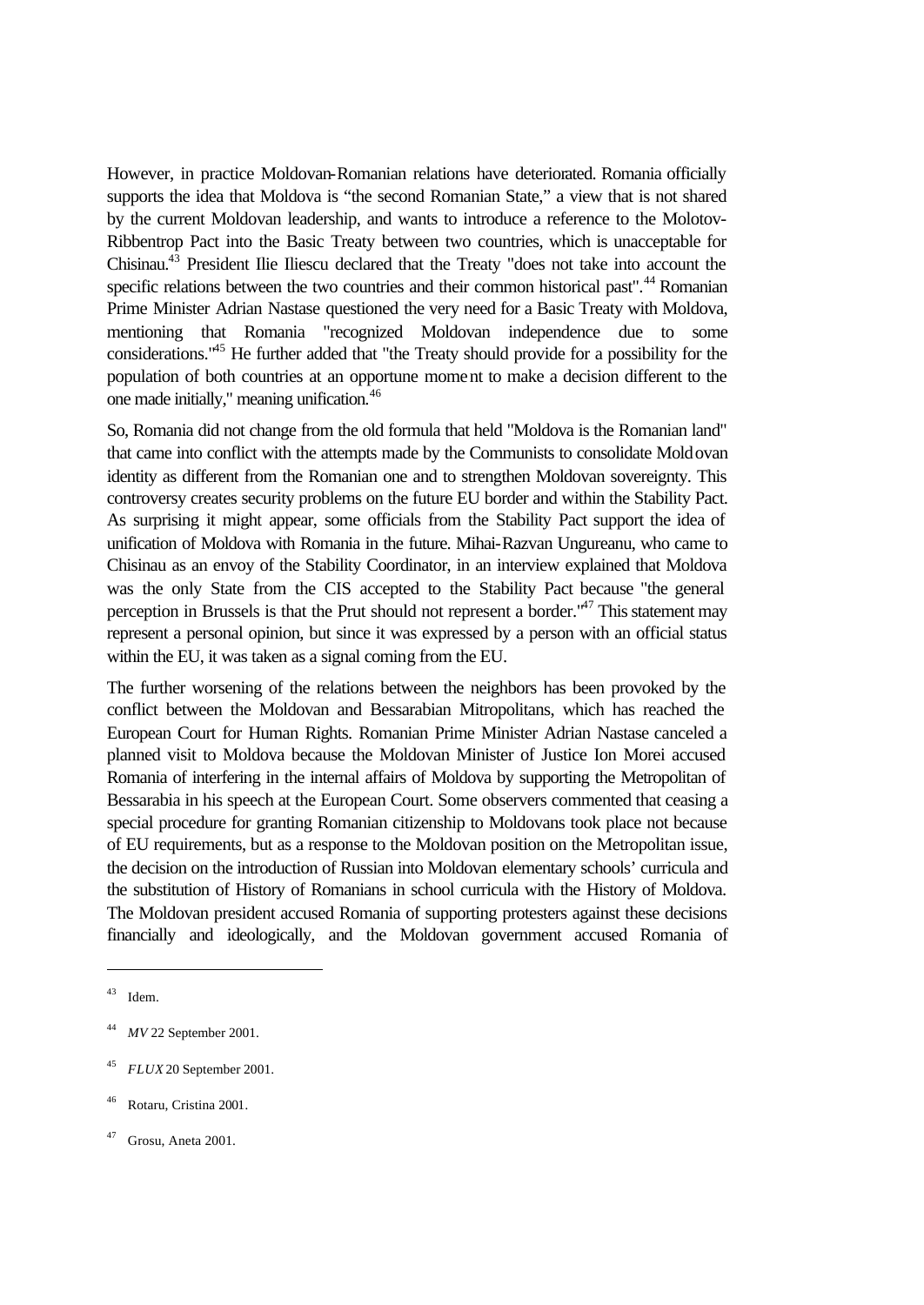"ideological diversion" and deported the Romanian military attachè. Romania responded by deporting a Moldovan diplomat from Bucharest.<sup>48</sup>

Economic relations between Romania and Moldova in 2001 were supposed to receive a new impetus from the opening of a Romanian commercial Center in Chisinau. The Center should contribute to promoting Romanian goods in Moldova and in the CIS and increase Moldovan exports to Romania. So far, trade volume between the two countries has remained unchanged since 1998 when it was negatively affected by the Russian economic crisis. At the same time, it has a negative balance for Moldova, while Romanian imports to Moldova prevail with 60 percent over Moldovan exports to Romania.<sup>49</sup> By the volume of imports to Moldova, Romania is situated in second place after Russia. There is a bilateral agreement on free trade between Moldova and Romania, but in spite of it Romania continues to erect sanitary, veterinary, technical and other barriers to Moldovan goods. From time to time, Romania prohibits imports of Moldovan meat and creates obstacles for the import of Moldovan steel, concrete, wine and other goods.<sup>50</sup> Romania excised duties and other taxes on Moldovan alcohol and tobacco products that are many times higher that the ones for similar local products, in violation of the earlier agreements.<sup>51</sup> This is clearly not in line with EU recommendations on intensification of cross-border cooperation.

On the other hand, Romania has not introduced a visa regime for Moldovan citizens as did other EU candidate countries, although the transparent border with Moldova was a serious concern for the Romanian government, especially because of the delay in Romania's acceptance to the Schengen Agreement.<sup>52</sup> Indeed, only during the first three months of 2001 Romanian border police managed to stop the illegal entery into Romania of 16,715 foreign citizens, of whom 9,340 came from the Republic of Moldova.<sup>53</sup>

## **III. Border Regulations, Visa Issues and Outmigration**

## **Strengthening Borders: Ukraine, Romania, Transdniestria**

In recent years, the number of attempts to use Moldova as a corridor for illegal immigrants from Arab and Asian countries, as well as for illegal trade, has significantly increased. These negatively affected the image of the country, especially in its relations with the West, and

<sup>48</sup> Tkachuk, Timur 2001; Ciubasenco, Dmitrii 2002c; Polinin, Andrei 2002.

<sup>49</sup> *Tara* 5 December 2000; *EO-LP* 23 November 2000.

<sup>50</sup> Kalak, Dmitrii 2001a.

<sup>51</sup> Moldova za svobodnuiu torgovliu. *EO-LP* 26 October 2001.

<sup>52</sup> Budescu, Carolina 2001.

<sup>53</sup> *Romanian Business Journal* 3-9 May 2001.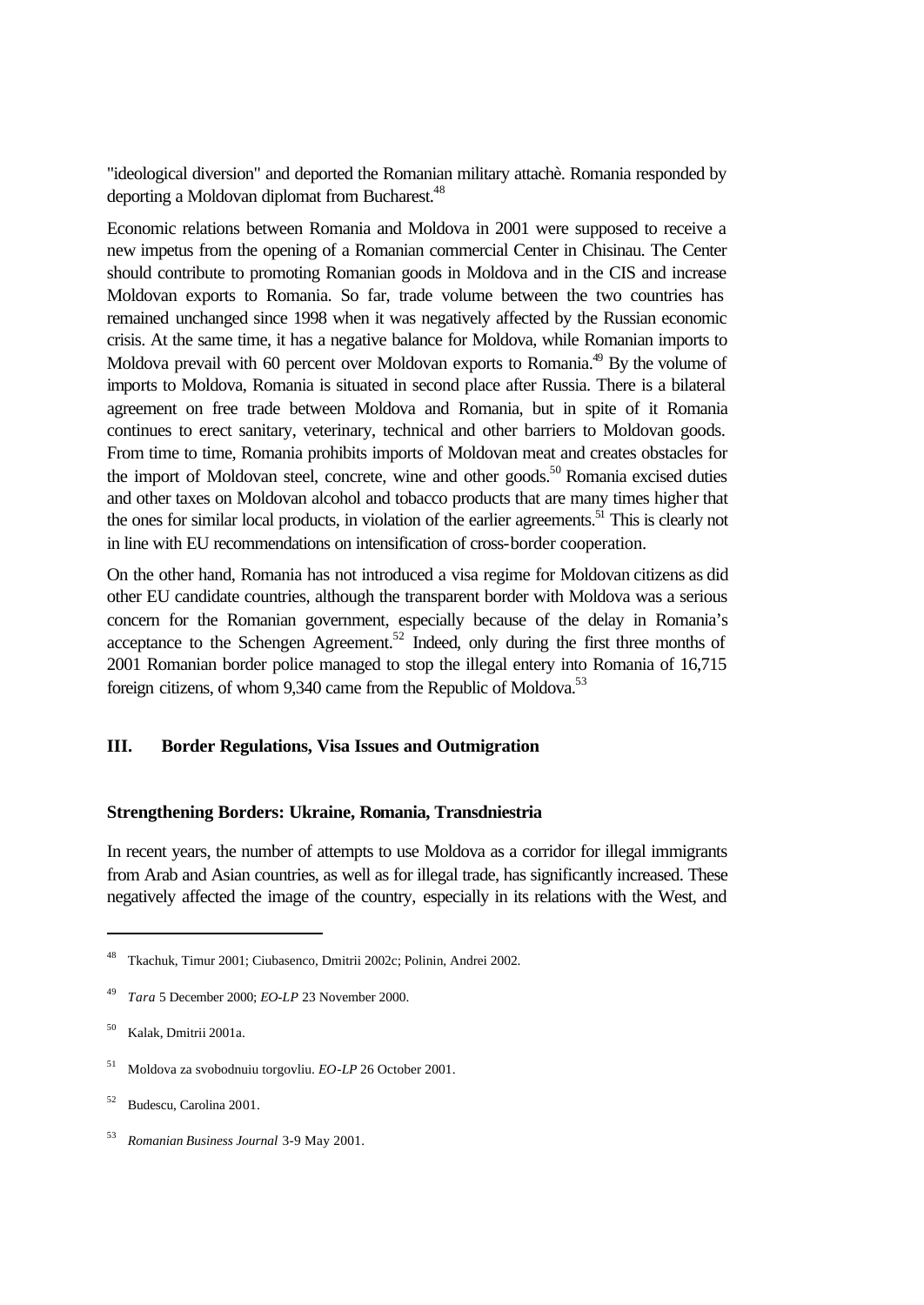created a number of internal problems. In 2001, in Chisinau 2300 foreign citizens who stayed in the country illegally have been registered. Most of them are from Algeria, Iraq, Syria and Sudan. In the first five months of the year, 400 Chinese citizens came to Moldova and only 20 left the country. Some of these people start illegal business in Moldova, but the majority wait for an opportune moment to leave Moldova for Western Europe.<sup>54</sup> Almost every week, Moldovan border police detain Pakistanis, Burmese, Chinese, Indians, and Iraqis in attempts to cross the border with Romania illegally.<sup>55</sup> Obviously, Romania is not viewed as the final destination.

At the same time, the problem of illegal exports and imports has expanded in alarming proportions. According to data from the customs administration, the detected volume of smuggled goods grew from 2.7 percent of total foreign trade turnover in 1997 to 10.6 percent in 1998.<sup>56</sup> Some steps were taken to fight these problems. A number of projects have been launched with Western financial support aimed at strengthening the borders of the country by better equipment at border check points. Recently the World Bank launched a three-year project "Facilitation of trade and delivery of goods in the South-East Europe" in Moldova costing \$9 million. Considering that the financial assistance of the international finance organizations to Moldova practically stopped for two years, launching this project demonstrates that the World Bank considers strengthening Moldovan borders a priority. Nicolae Makarov, the Chief of the Moldovan Customs Department, said that the World Bank was interested in implementing this project because it realized that Moldova had become a corridor for illegal trade, migration and trafficking in human beings.<sup>57</sup>

Yet again, political instability in Moldova negatively affects the process of strengthening borders. On the same day that a Strategy on Moldovan Customs Development was presented to the government, the Director of Customs Department, Andrei Stratan, was dismissed, and the Strategy was not adopted.<sup>58</sup>

Some rules for foreign trade have been changed. For example, the Moldovan government adopted a decision that prohibited import of gasoline by truck and allowed it only by railway. Small importers who used to import gasoline with trucks protested this decision with strikes. But this method of importing had indeed contributed to the increase of illegal trade. According to data from the Ministry of Internal Affairs (September, 2000), only two of every 10 trucks with fuel that came through customs are officially registered by customs officers.<sup>59</sup> It was officially announced that in Moldova 330,000 tons of oil products are

- <sup>57</sup> *Vremea* 12 April 2002.
- <sup>58</sup> *MV* 9 February 2002.
- Carasciuc, Lilia 2001:10.

<sup>54</sup> *NM* 21 June 2001; *Journal de Chisinau* 9 November 2001.

<sup>55</sup> Marian, Evg. 2001: *MS* 3 January 2001.

<sup>56</sup> Carasciuc, Lilia 2001:10.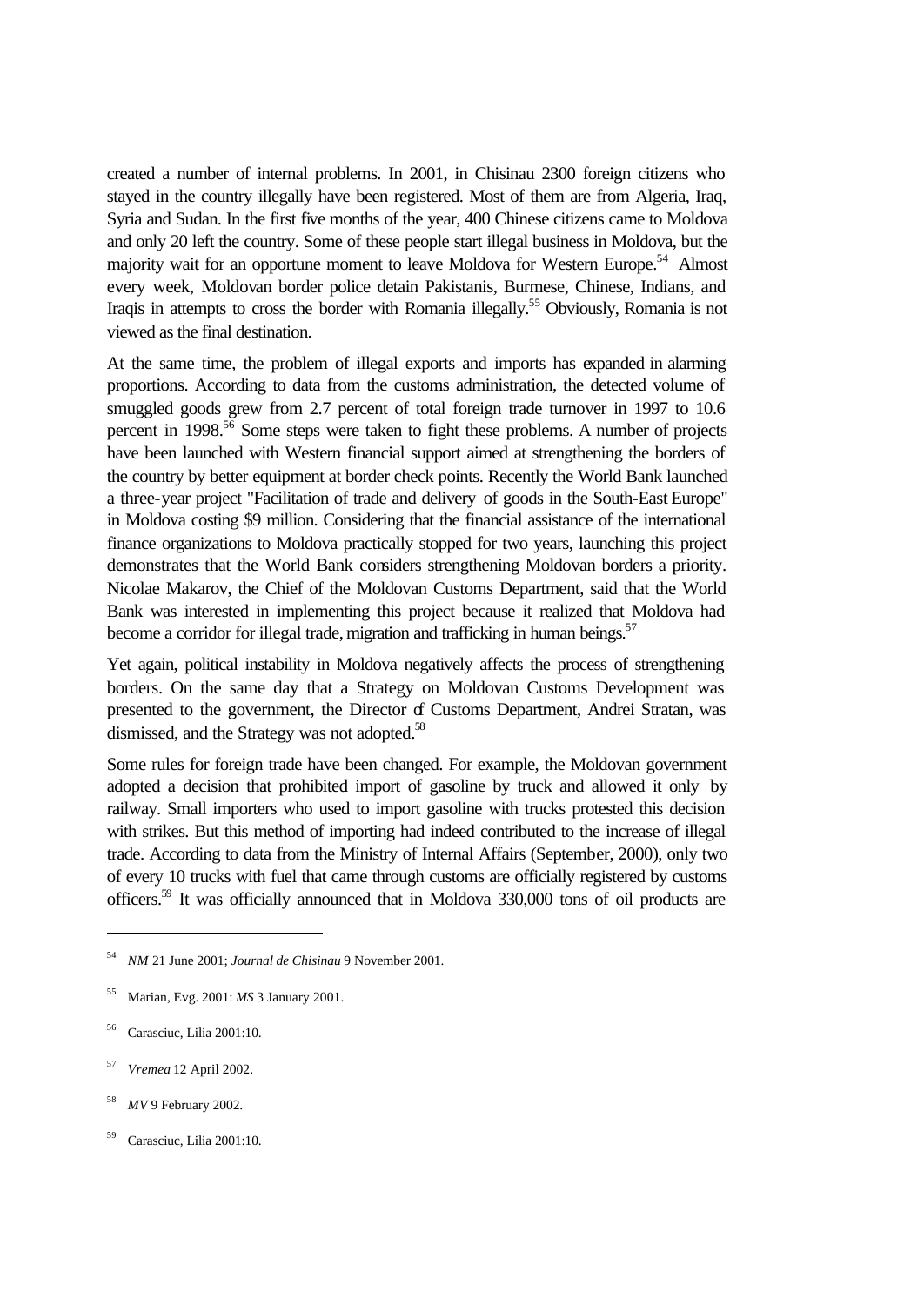illegally imported annually.<sup>60</sup> Since part of this amount comes from Romania, it cannot but concern EU countries.

The absence of Moldovan customs at the Transdniestrian part of the border contributed to the increase of illegal trade operations. While the Transdniestrian GDP in 2000 was equal to \$220 million, \$582 million from Transdniestrian economic agents passed through just the "Petrolbank" of Chisinau, clear evidence of illegal export-import operations in the secessionist region.<sup>61</sup> An analysis of export-import flow between Moldova, Russia and Ukraine through Transdniestria made by Transparency International in Moldova revealed considerable discrepancies ranging from sixty to ninety percent of turnover. In 1997-1998 more goods were imported to Transdniestria than to the rest of the country, with respectively 1.7 and 3.1 times more for spirits, 9.7 and 19.4 times more for alcoholic beverages and 252 and 90 times more for cigarettes. This is particularly remarKable given that population of Transdniestria makes up a mere 12-15 percent of the total population of Moldova. It is clear, therefore, that the main consumption of the imported goods takes place in the mainland, but without any contribution to the state budget from paying the legal import duties.<sup>62</sup> Transparency International estimates the annual volume of traffic in drugs in Moldova at \$200-250 million. This figure exceeds by 3.5-4 times annual direct foreign investments in Moldova. $^{63}$ 

#### **Changes in Visa Regulations of Other Countries Toward Moldovan Citizens**

Central and East European countries in the process of accession to the European Union have taken measures to limit unwanted immigrants from other countries, including Moldova. All candidate countries, excluding Romania, have a visa regime for Moldovans. The Czech Republic and Poland were the last in the row, when, following the requirements of the accession process, they introduced a visa regime for Moldovan citizens from January-February 2001.<sup>64</sup> It could not but negatively affect economic relations between Moldova and candidate countries. For instance, after Bulgaria introduced visas for Moldovans in 1999, the trade volume between two countries decreased threefold.<sup>65</sup> Moldovan citizens can currently travel without visas only to the CIS countries (with the internal ID) and Romania (with the foreign passport after 1 July 2001).

<sup>60</sup> *Delovaia gazeta* 24 August 2001; *FLUX* 29 September, 7 November 2001; *EO-LP* 9 November 2001.

<sup>61</sup> *MV* 9 February 2002.

<sup>62</sup> Carasciuc, Lilia 2001:10.

<sup>63</sup> Carasciuc, Lilia 2001:13.

<sup>64</sup> *NM* 26 December 2000.

<sup>65</sup> *MV* 27 April 2002.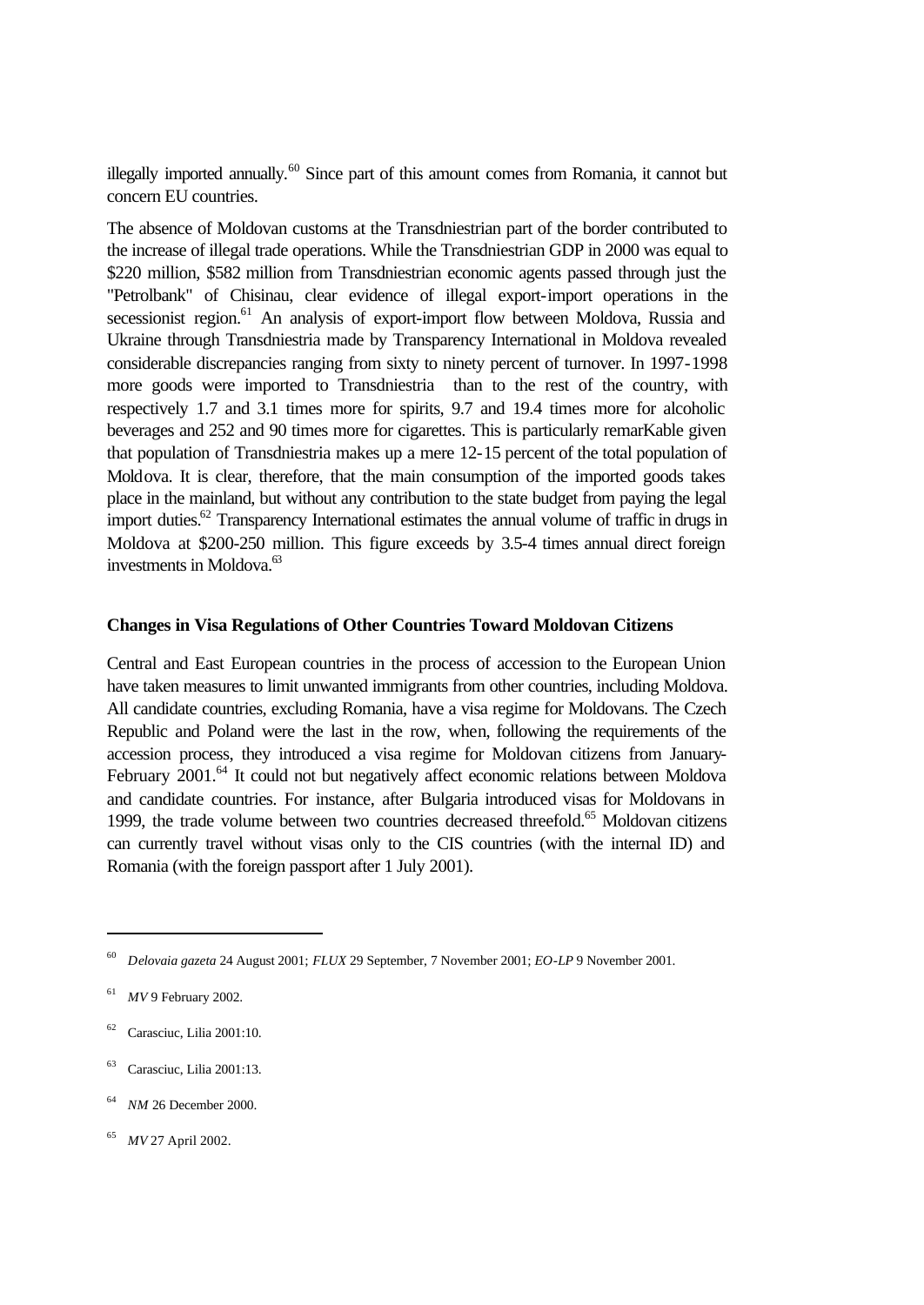After Romania introduced new border regulations, the number of Moldovans travelling to this country decreased by half. Romania even allocated \$1 million to partially cover costs of passports for some categories of Moldovan citizens.<sup>66</sup> Half a year later, accepted to Schengen zone, Romania stopped granting Romanian citizenship to Moldovans who or whose parents were born in Romania. However, Moldovans who acquired Romanian citizenship earlier (around 300,000 according to estimates made in 2000), but still live in Moldova, have a right to travel to Schengen countries on a par with Romanian citizens residing in Romania.<sup>67</sup>

#### **Outmigration of the Moldovan Population**

International migrations and their consequences rank among the most serious problems of contemporary and future Europe. The main reason for outmigration from Moldova is the economic situation in the country, although some representatives of ethnic minorities still continue to leave for their historical home countries for ethnic, cultural or language reasons. In 1997 4748 persons officially left the country, in 1998 4960, in 1999 6326, including 1318 for Israel, 1210 for the United States, 1188 for Ukraine, 1165 for Germany, 1039 for Russia, 62 for Canada, 26 for Italy and 21 for Romania.<sup>68</sup> In the first six months of 2000, 4500 Moldovans legally emigrated to the United States (1500), Russia (1227), Ukraine (918), Israel (776) and Germany (762).<sup>69</sup> Moldovans can also conclude legal working contracts in Russia, Ukraine, Belarus and Israel, but only a few thousand people have obtained such contracts.<sup>70</sup>

The majority of Moldovans living and working abroad came to the countries of their current residence illegally, with tourist visas or as guests, and remained to work without work permits, or with invalid or false visas. Not clear are the facts when Moldovans come to European countries illegally, without any visas at all. For example, in 2002 four Moldovans worked officially in Germany,<sup>71</sup> but in the same year German police arrested  $2415$ Moldovans attempting to get into the country or staying there illegally. This number placed Moldova on the fourth place after Romania (3456), although among arrested Romanians there could be a few hundred Moldovans with Romanian passports, Afganistan (3231), Yugoslavia (2822), and before Iraq, India and Turkey.<sup>72</sup> In 2000, 6630 Moldovan citizens

<sup>66</sup> *Kishinevskie novosti* 3 August 2001 (Hereafter - KN).

<sup>67</sup> Basarabenii cu cetatenia romana pot pleca si ei in Europa. *Jurnal de Chisinau* 14 December 2001.

<sup>68</sup> *Delovaia gazeta* 3 November 2000.

<sup>69</sup> Avram, Aliona 2001.

<sup>70</sup> *FLUX* 12 November 2000.

<sup>71</sup> Ofitsialíno v Germanii rabotaiut lish chetvero grazhdan Moldovy *MV* 7 October 2000.

<sup>72</sup> Politia germana a retinut 2415 de moldoveni. *Jurnal de Chisinau* 23 March 2001.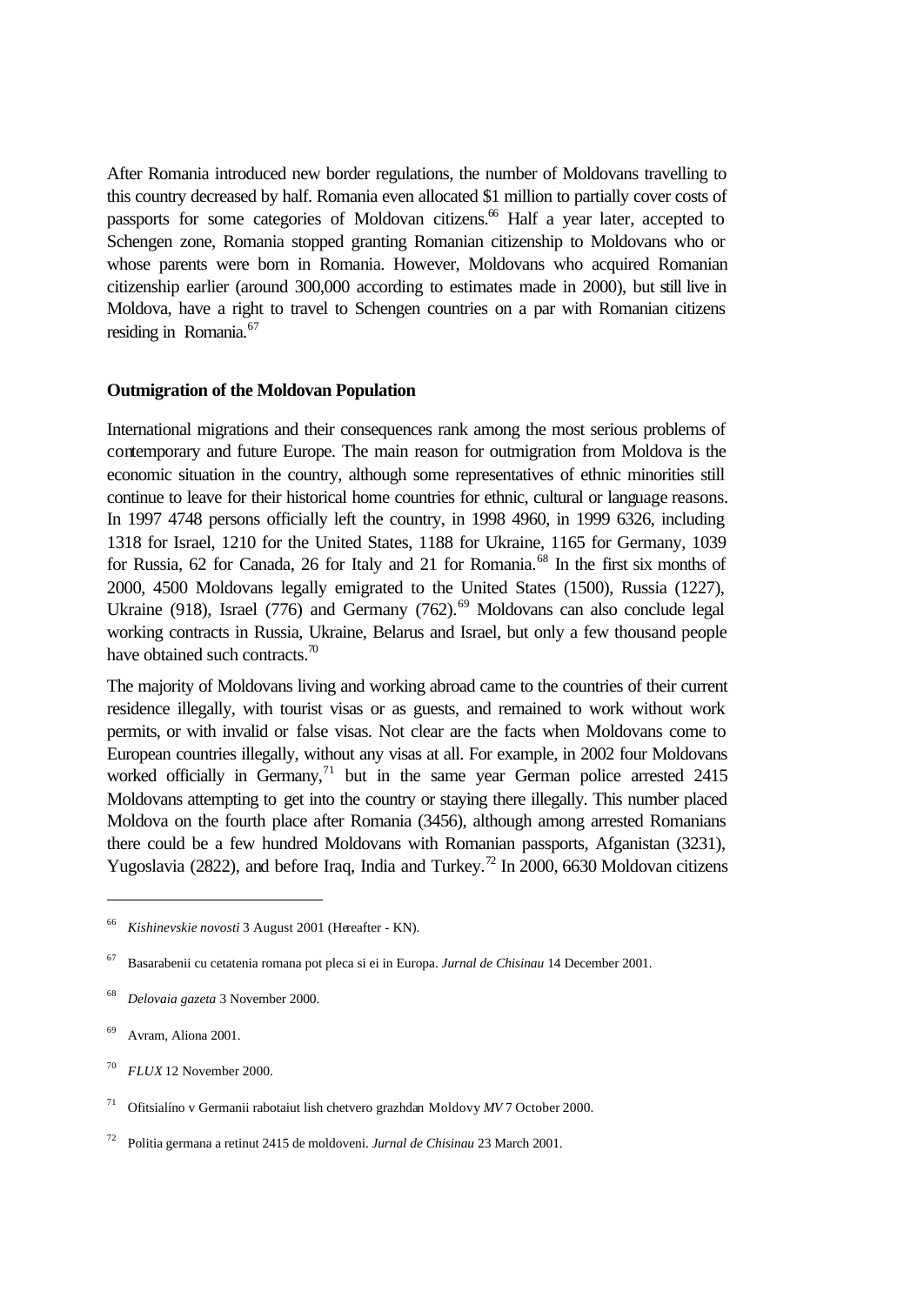were expelled from Turkey.<sup>73</sup> In March 2001, 12 Moldovans were arrested near the Polish-German border for illegal stays on Polish territory;<sup>74</sup> in October 2001, at the Romanian-Bulgarian border in a Romanian trailer going to Greece 47 Moldovan citizens were found without the necessary papers and visas. They were returned to Moldova, but many more manage to cross borders each day.

There is no official data on the number of Moldovans working illegally abroad. According to some estimates only 2 out of 3.6 officially registered citizens might actually live in Moldova. While a survey of the labor market showed that 120,000 Moldovan citizens live and work abroad, the Ministry of Internal Affairs gives another figure: 600,000.<sup>75</sup> The EU's Moldova Country Strategy Paper gives even the bigger number of 800,000, indicating that most of them came from the countryside.

In 2000, \$101.77 million was sent to private persons in Moldova through the official international money transfer systems, an amount equal to a third of the state budget for that year.

The breakdown of transfers through the Western Union system made to Banca de Economii (75 percent of all transfers) by countries looked as following: 32 percent from Italy, 16 percent from Portugal, 8 percent from the USA, by 7 percent from Israel and Greece, 5 percent from Turkey, 4 percent from Germany, 21 percent from other countries.<sup>76</sup>

In the first five months of 2001, 2907 Moldovan citizens were expelled from European countries for illegal stay or for committing crimes: 654 from Germany, 317 from Greece,  $277$  from Poland.<sup>77</sup> However, some European states, as Spain, Portugal, Italy and Greece made it possible for illegal immigrants to legalize their presence in these countries and to obtain work permits. In the first seven months of 2001, 6,500 Moldovan citizens were legalized in Portugal.<sup>78</sup> It is a wise solution for the recipient countries that allows them to keep immigrants under control and for the immigrants themselves, because it gives them more security, but it negatively affects Moldova. It is obvious that the most active people of a working age leave Moldova to work in other countries. Among them are teachers, medical doctors and nurses who cannot make a leaving for them and their families at home. From Karpineni village, for example, 60 teachers, almost the entire staff of the local school,

<sup>73</sup> *NM* 4 April 2001.

<sup>74</sup> *MV* 21 March 2001.

<sup>75</sup> Kropantseva, Tatiana 2001.

<sup>76</sup> Burdeinyi, Alexandr 2001; Takii, Alexandr 2000.

<sup>77</sup> Moldoveni expulzati din diferite state europene. *MS* 6 June 2001.

<sup>78</sup> Moldovenii si ucrainenii ridica PIB-ul Portugaliei. *FLUX* 22 August 2001.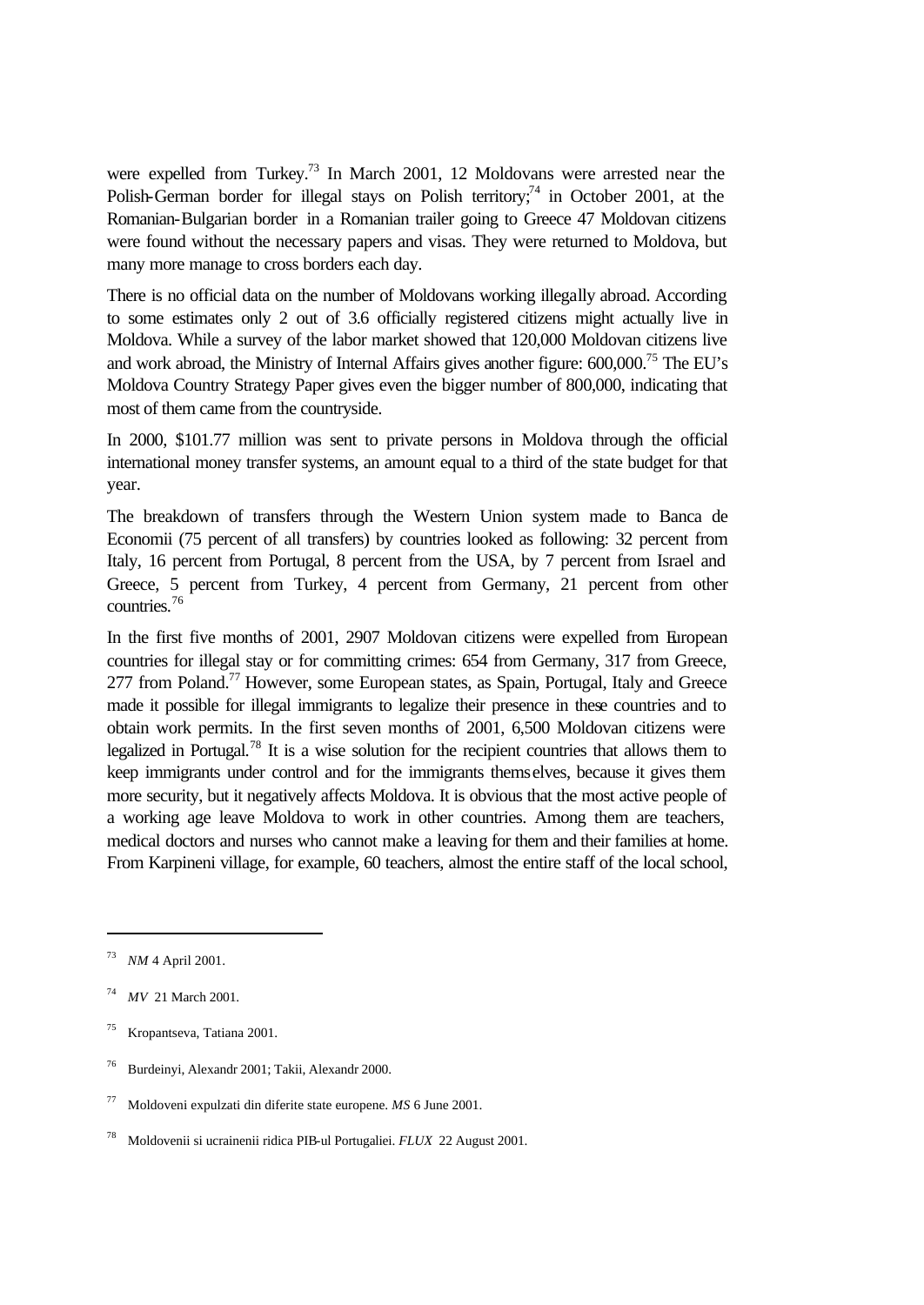left to work abroad.<sup>79</sup> Many labor migrants leave behind spouses, children and elderly parents. In this way families are being destroyed; children left without parents abandon school; men whose wives work abroad often abuse alcohol; and social instability grows.

#### **Problem of Trafficking in Human Beings**

In recent years Moldova became on of the biggest supplier countries in the European business of trafficking in human beings. Local traffickers and their partners abroad use the economic situation in the country, the high level of unemployment, low wages, and promise their victims, primarily young women, good jobs and salaries, and a better life abroad. Some of the victims are told that they will make money in the night clubs of Western Europe countries, but usually end up in illegal brothels in Turkey or Kosovo. A report published by the International Organization for Migration (IOM) showed that 60 percent of 200 prostitutes rescued in Kosovo by the IOM from February 2000 to August 2001 came from Moldova.<sup>80</sup> Moldovan traffickers often use Romania as the transit country from where they transport women to Serbia, Bosnia, Albania, Greece, Italy, and even as far as Spain with the assistance of their Romanian partners.<sup>81</sup>

## **IV. Economic Situation**

#### **Foreign Economic Policy**

The policy on foreign economic relations declared by the new government was called a pragmatic one. The government announced its willingness to develop economic cooperation with any country, from East or West. However, the investment climate in the country has not changed, and foreign companies present in Moldova feel a high level of uncertainty about their situation. At the same time, the government still expects to attain some kind of special economic relations with Russia (lower prices for energy resources and restructuring of the debts), although without any visible success. Financial obligations imposed on Moldova by the agreement on gas supply concluded with the Russian Prime Minister Mihail Kasianov have been negatively evaluated by the international financial organizations, and it in fact stopped negotiations with the IMF and World Band on the allocation of financial aid to Moldova in  $2001$ .<sup>82</sup>

 $\overline{a}$ 

Avram, Aliona 2001.

<sup>&</sup>lt;sup>80</sup> IOM Kosovo Counter Trafficking Unit. Return and Reintegration project. Situation Report - Feb.2000 to Aug. 2001.

<sup>81</sup> *FLUX* 12 November 2000; 3 and 25 October 2001; Loncle, Francois 2002.

Nesterova, Oksana 2001.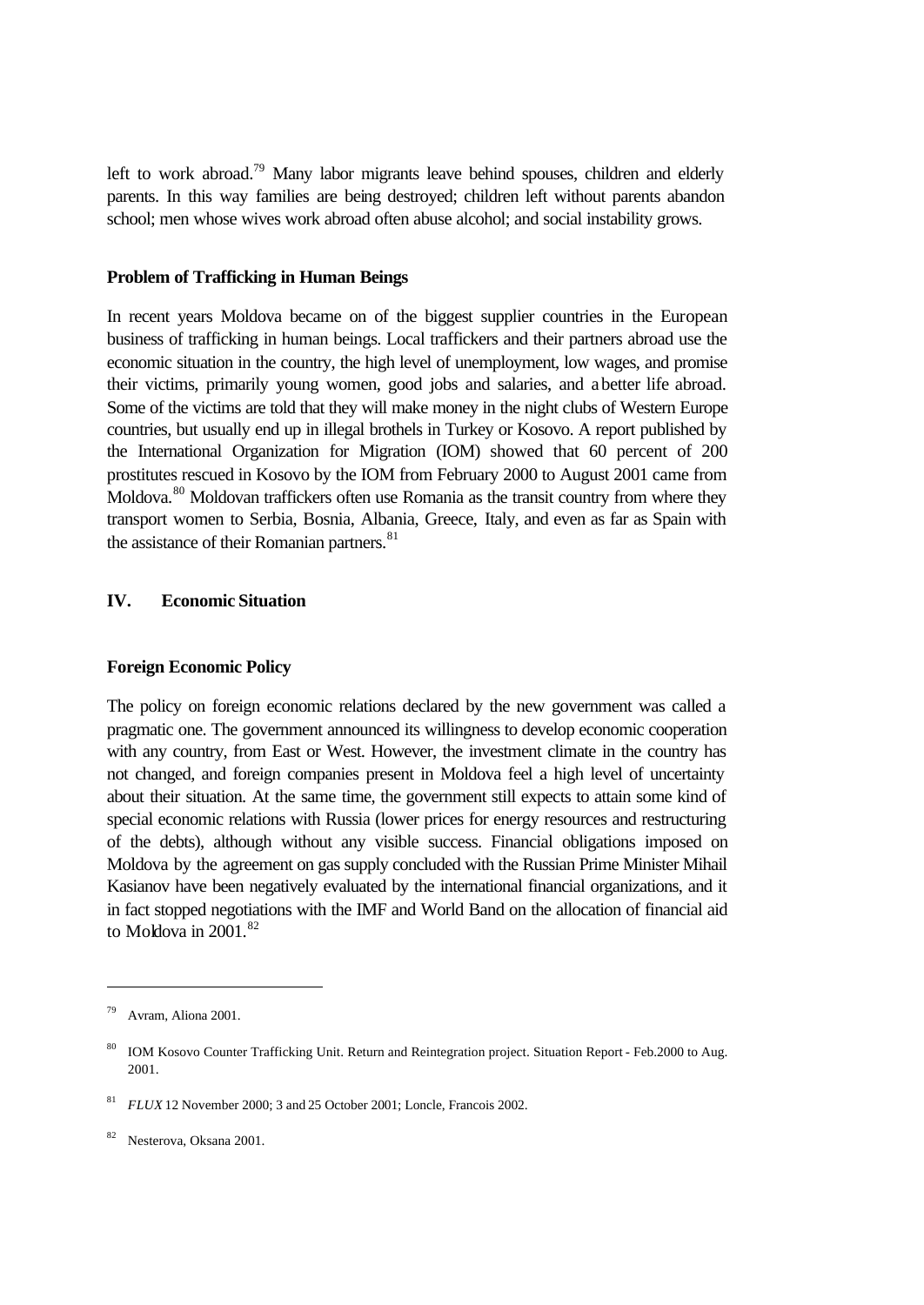The IMF highlighted the position that Moldova should make substantial changes in four spheres in order to insure stable economic growth: reform in the energy sector, where the debts increase in a geometric progression in conditions of huge corruption and little transparency; reform in the system of local public administration and provision of state servants with decent salaries; self-initiation and implementation of reforms; and a strong National Bank and Ministry of Finance. The World Bank had stressed that there is no government team a dialogue could be conducted with, and moreover, that the governmentinitiated measures contradict the reforms requested by the international financial  $in$ stitutions.  $83$ 

Political instability in the country in early 2002, manifested in the dismissal of the Minister of Economy Andrei Cucu and Minister of Finance Mihai Manoli, again hindered negotiation process with these organizations. IMF Resident Representative to Moldova Hassan Al-Atrash said that dismissal of the Minister of Finance was "a huge lossî" and World Band Resident Representative in Moldova Karlos Elbirt said: "It was inadmissible to leave these key positions vacant when there is a need for intensive dialogue with the donors."<sup>84</sup> Prime Minister Tarlev, however, assessed this statement as interference in the internal affairs of the country.<sup>85</sup>

Local businessmen are also not satisfied with the economic policy of the current government. They point out the obvious mistakes that have harmed the Moldovan economy: price increases for electricity, interference in the gasoline market, prohibition of some Internet technologies, and granting a monopoly on pre-export inspection to the Swiss company SGS.<sup>86</sup> Moldovan businessmen do not view the accession of Moldova to the WTO as positive for the country's economy. They point out many restrictions the WTO rules and regulations impose. They say that Moldova was not prepared to become a member of the WTO and entered it on conditions that did not safeguard the republic's interests. For example, Moldova has opened its market to imports, whereas other countries, already members of the organization, were not so impetuous. Markets in the majority of European countries were and still are obstructive to Moldovan goods. WTO membership, in the business leaders' opinion, is similar to a pyramid in which the most rights are allotted to prosperous countries, whereas poor ones have to meet the obligations that the former stipulate. $87$ 

The agreement on free trade to be concluded by the end of 2002 by the members of the Stability Pact is not considered an important one for Moldova, because the economic

<sup>83</sup> Ciubashenko, Dmitrii 2002a.

<sup>84</sup> Ciubashenko, Dmitrii 2002a; Predstavitelí MVF o moldavskih faktorah. *EO-LP* 16 February 2002.

<sup>85</sup> Tarlev prosit Vsemirnyi bank ne vmeshivat'sia. *MV* 23 February 2002.

Popov, Alexei 2002.

<sup>87</sup> Tudoreanu, Ghennady 2002.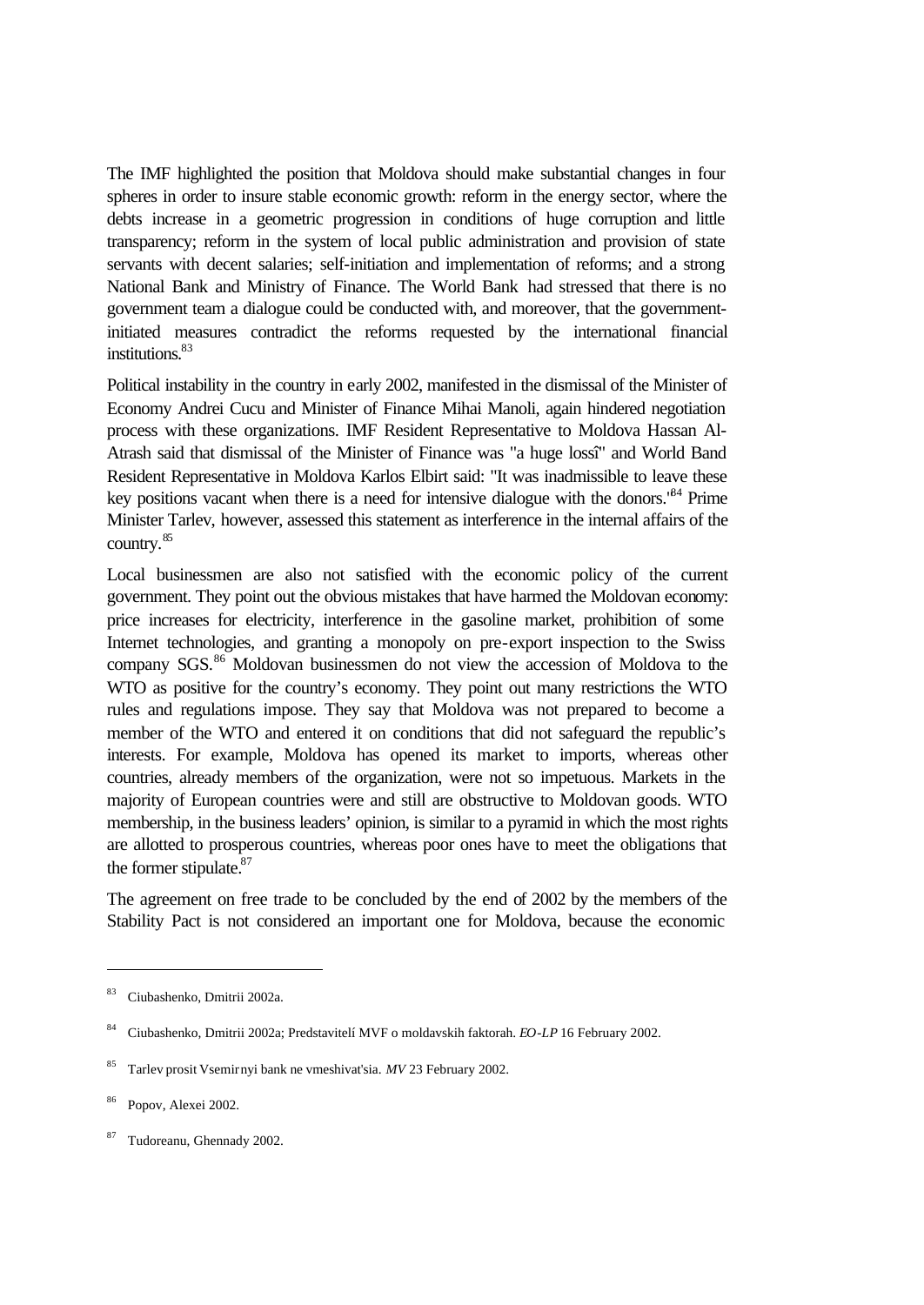relations of Moldova with these countries, except Romania, are almost non-existant. Moreover, local observers indicate that the other countries of the Stability Pact are suspicious about the agreement because they do not want to substitute an agreement on free trade with the EU that would contribute to European integration with a regional agreement that would become an alternative to eventual acceptance to the EU free trade zone.<sup>88</sup>

## **Foreign Debts**

Shortly after the elections, President Voronin accused international organizations, primarily the World Bank, of providing bad advice to Moldova that eventually led to economic crisis and increasing foreign debts. The idea was even expressed that because the international organizations bear the fault for the failures of Moldovan economic policy, Moldova might consider refusing to repay the debts it has to these organizations.

The issue of foreign debts is a critical one for the economic situation of Moldova. Toward the end of 2001, the total amount of Moldova's international debts amounted \$1.910 billion, including \$1 billion to the IMF, \$370 million to the World Bank, EBRD and EU, and \$500 million to Russia.<sup>89</sup> Against the promises made by the IMF, World Bank and EU to continue financial support for Moldova, in 2001 the country did not receive any new loans or grants from these organizations, but only a \$10 million grant from the Dutch government at the very end of the year. At the same time, 2002 is a peak period in debt servicing, when \$200 million has to be repaid to international creditors.  $\frac{90}{2}$  Debt servicing constitutes half of the 2002 state budget. Without resumption of the IMF and World Bank financing, the country will not be able to implement the budget for 2002 or restructure debts to the Paris Club, and will have to spend three out of every four Lei in the budget on servicing the foreign debt.

In light of this situation, the credit rating of Moldova was being lowered, and both mass media and politicians continued to speculate about a possible default that would be announced if the government were not able to meet its external financial obligations. In this case, Moldova's relations with the international financial system would be destroyed. Default would entail a more rapid increase of foreign debts because the international financial organizations would stop transfers, and the government's resources would be exhausted. The country would lose its credit of trust; foreign investments, already poor, would be blocked, and as a result production would drop. The government would lose the possibility of implementing its social programs. Education and health care would be the first areas to suffer. As the result, the state would simply cease functioning. It would face a massive population exodus, already started, and not towards the East, but towards the

<sup>88</sup> Prohnitkii, Valeriu 2001.

<sup>89</sup> Adevarul despre datoria externa. *MS* 5 February 2002.

<sup>90</sup> Moldova entered difficult fiscal year. *KO* 17 January 2002.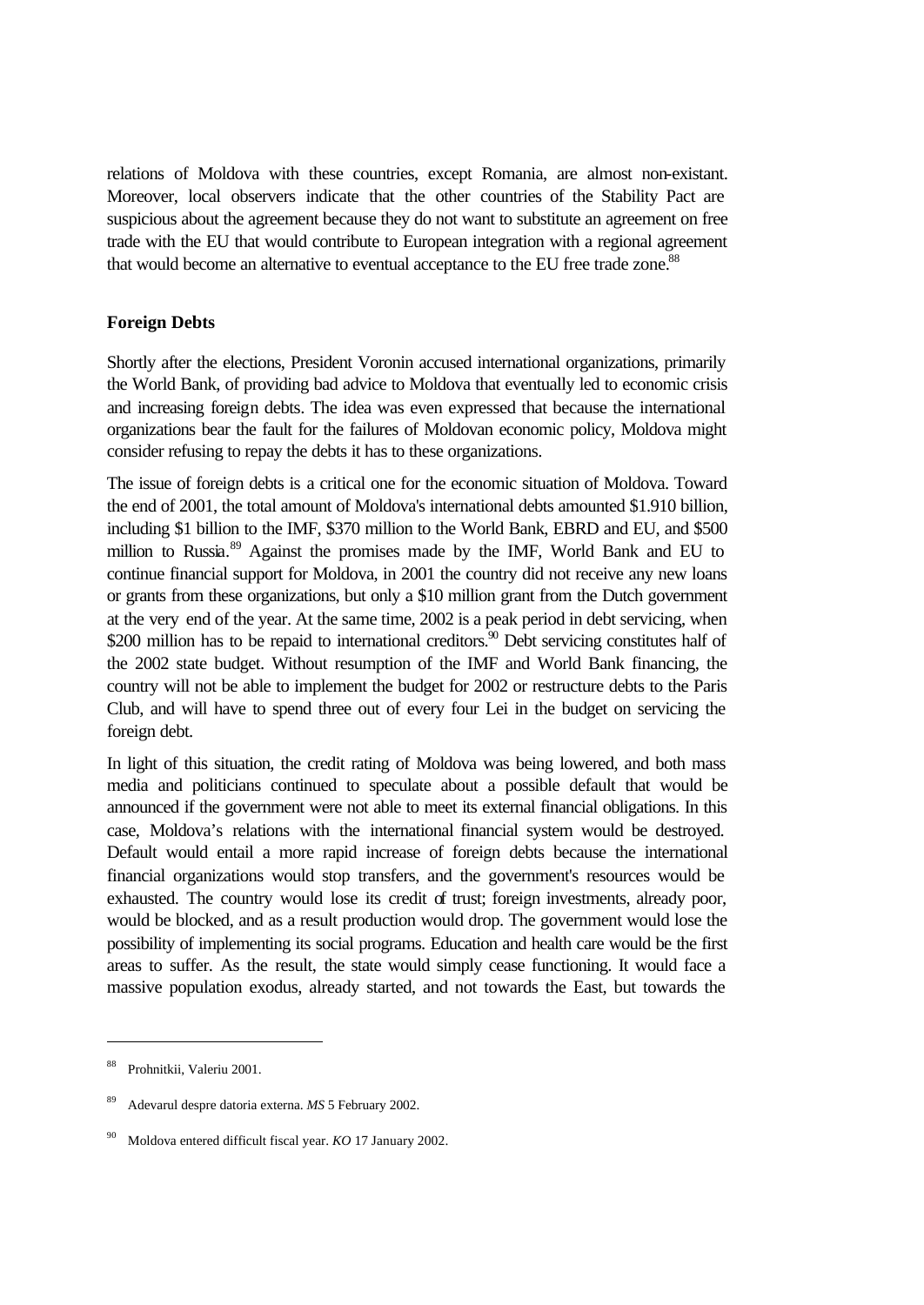West. Such a scenario cannot but worry European Union that is not at all interested in having a non-functioning state with a poverty-stricken population and the threat of social clashes right at its future border.

#### **Foreign Trade**

Moldova has trade relations with 130 countries. Foreign trade's contribution to the state budget is significant: In 2001, customs transfers to the budget made up 64 percent of total revenues.<sup>91</sup> The main destination of Moldovan goods is Russia; after it come Ukraine and Belarus (Table 1).

| <b>Years</b> | <b>Exports</b> |                         |       |       | <b>Imports</b> |                         |            |       |       |        |  |  |
|--------------|----------------|-------------------------|-------|-------|----------------|-------------------------|------------|-------|-------|--------|--|--|
|              | <b>CIS</b>     | <b>CEE</b>              | EU    | Other | Total          | <b>CIS</b>              | <b>CEE</b> | EU    | Other | Total  |  |  |
| 1997         | 608.3          | 95.7                    | 89.9  | 80.2  | 874.1          | 604.6                   | 217.7      | 233.8 | 115.1 | 1171.2 |  |  |
| 1998         | 429.1          | 80.5                    | 82.9  | 39.6  | 632.1          | 440.2                   | 214.8      | 281.2 | 87.5  | 1023.7 |  |  |
| 1999         | 256.3          | 82.8                    | 98.4  | 24.8  | 462.3          | 221.9                   | 143.1      | 156.6 | 51.5  | 573.1  |  |  |
| 2000         | 279.7          | 65.1                    | 103.3 | 29.3  | 477.4          | 252.7                   | 205.2      | 209.4 | 125.4 | 792.8  |  |  |
| 2001<br>93   | 243.1          | 43.8                    | 85.4  | 24.5  | 396.7          | 230.8                   | 140.5      | 171.6 | 79.1  | 621.9  |  |  |
|              |                | Structure of exports, % |       |       |                | Structure of imports, % |            |       |       |        |  |  |
| 1997         | 69.6           | 10.9                    | 10.3  | 9.2   | 100.0          | 51.6                    | 18.6       | 20.0  | 9.8   | 100.0  |  |  |
| 1998         | 67.9           | 12.7                    | 13.1  | 6.3   | 100.0          | 43.0                    | 21.0       | 27.5  | 8.5   | 100.0  |  |  |
| 1999         | 55.4           | 17.9                    | 21.3  | 5.4   | 100.0          | 38.7                    | 25.0       | 27.3  | 9.0   | 100.0  |  |  |
| 2000         | 58.6           | 13.6                    | 21.6  | 6.1   | 100.0          | 31.9                    | 25.9       | 26.4  | 15.8  | 100.0  |  |  |
| 2001         | 61.3           | 11.0                    | 21.5  | 6.2   | 100.0          | 37.1                    | 22.6       | 27.6  | 12.7  | 100.0  |  |  |

**Table 1. Moldovan Foreign Trade, 1997-2001 (in millions of US\$)<sup>92</sup>**

The CIS countries are the destination of 60 percent of Moldova's exports, including more than 40 percent of exports to Russia. Exports to the EU have increased each year, and in 2000 made up 21.6 percent of the total volume of exports. At the same time, the volume of exports to the countries of Central and Eastern Europe (i.e., EU candidate countries) has significantly decreased since 1999 (Table 2). The other problem is that the balance between

<sup>91</sup> *MV* 19 January 2001.

<sup>92</sup> Economic Trends. Quarterly Issue. Moldova. July-September 2001, 86.

<sup>&</sup>lt;sup>93</sup> For 2001 data available for January -September.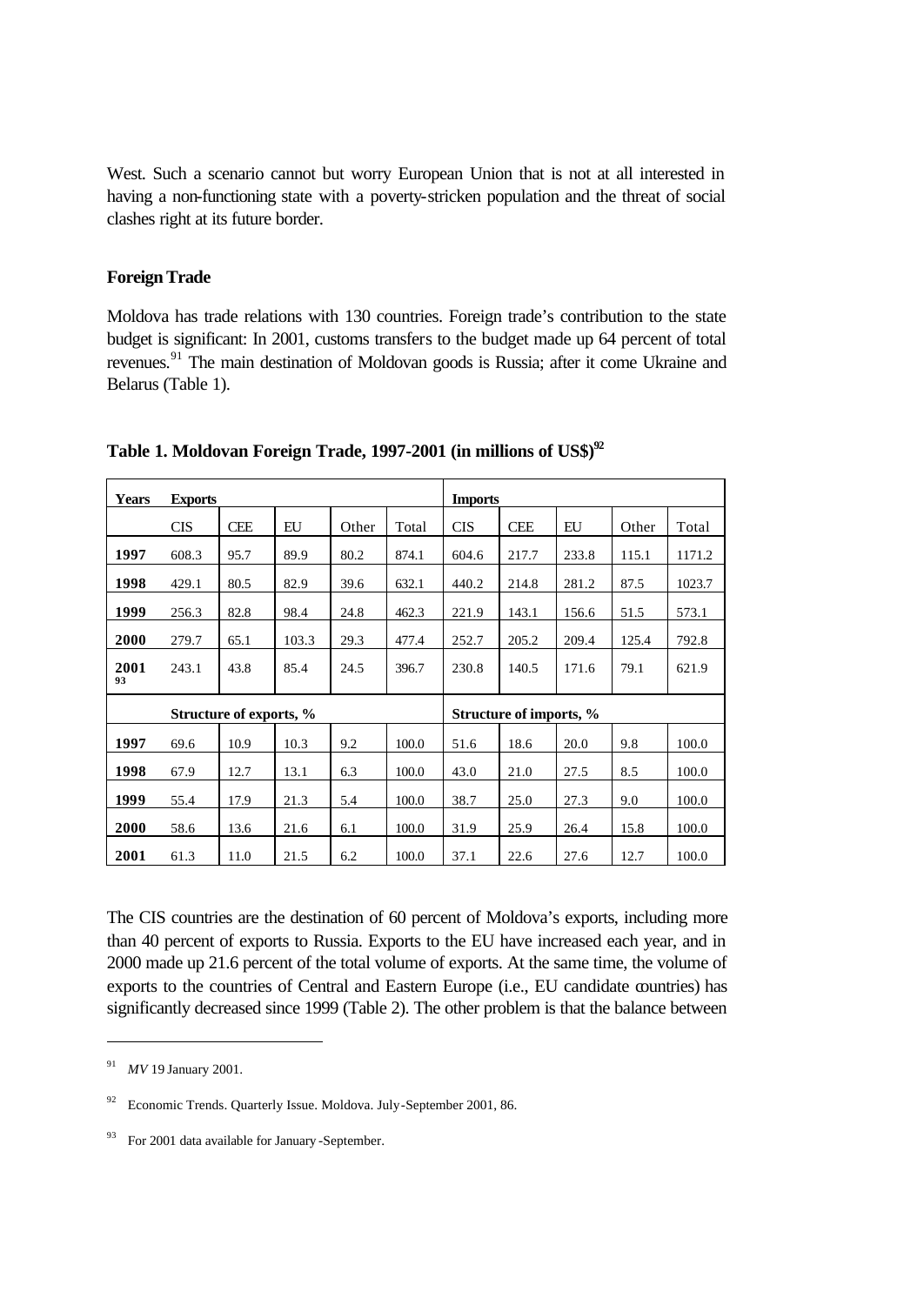exports and imports is negative for Moldova. The country buys abroad 30 percent more than it sells. One should keep in mind that in order to lower custom taxes and to hide profits Moldovan businessmen show on paper a volume of export much lower than the true value, and the volume of non-repatriated currency is growing continuously. During the period 1996-1998, the practice of under-selling exports resulted in a loss of 500 million Lei revenue, according to the estimates of the Accounting Chamber.<sup>94</sup>

The issue of the Lower Danube and Upper Pruth economic regions, with participation of Moldova, Ukraine and Romania has drawn the attention of the Moldovan government, which has taken some decisions in order to facilitate the economic activity there. So far, however, there is no real progress in developing the regions. The Euroregions Councils and Commissions have regular meetings where they discuss the projects to be submitted to European bodies and donor countries for financing. There is still a long way to go to in terms of adjusting the legislation of the three countries, definition of the legal status of the regions, creation of regionsal bodies for auditing of projects, stabilization of personnel on the Commissions, and creation of free trade zones in the framework of Euroregions.<sup>95</sup> Higher expectations related to realizing benefits from the Euroregions have been generated by the acceptance of Moldova into the Stability Pact, which could financially support multiple projects currently pending due to short resources.<sup>96</sup>

#### **Domestic Economic Policy**

There were no significant changes in domestic economic policy after the Communists came to power. They declared their intention to continue the privatization process according to the World Bank requirements, while taxes, investment climate, the situation of industry and agriculture, employment rate and the population's economic situation remained basically the same. Observers see inconsistencies in the Communist government's economic policy reflected in the idea of transferring enterprises privatized earlier, which have debts or do not fulfill investment commitments, into state property as concealed nationalization.<sup>97</sup>

Official data show macroeconomic improvements in 2001 in GDP growth, export volume and decreasing of inflation. The average monthly salary increased as well, but it still makes up only half of the minimum consumption basket (Table 3).

<sup>94</sup> Carasciuc, Lilia 2001:10.

<sup>95</sup> Manoil, Alexandru 2001; Balynski, Andrei 2001; *NM* 7 March 2001.

<sup>96</sup> *NM* 29 January 2002; *EO-LP* 1 February 2002; *FLUX* 1 February 2002.

<sup>97</sup> Muravschii, Alexander 2002.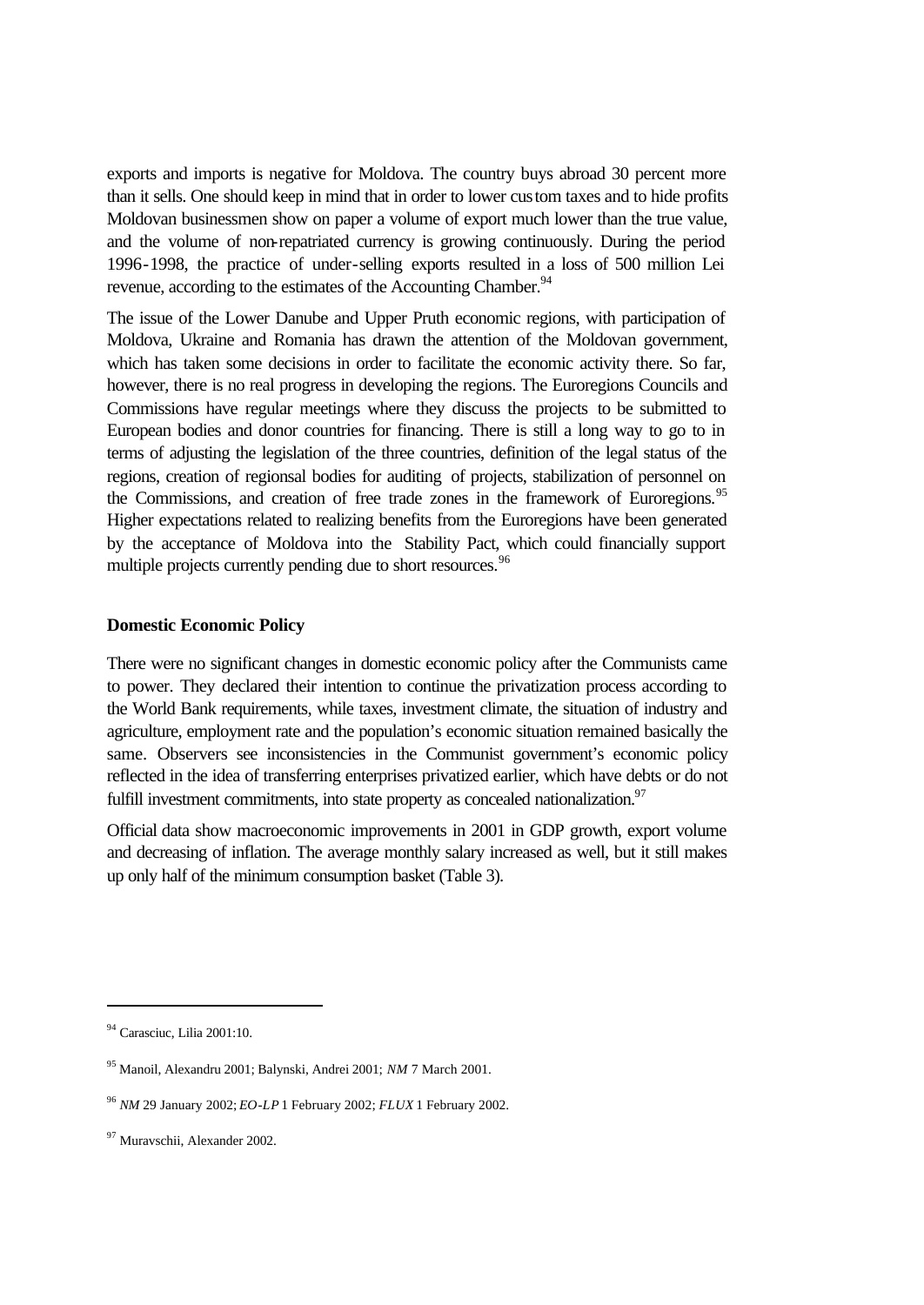|                     | 1995   |        | 1996          |               | 1997   |        | 1998   |        | 1999   |        | 2000          |        | $2001^{99}$   |        |
|---------------------|--------|--------|---------------|---------------|--------|--------|--------|--------|--------|--------|---------------|--------|---------------|--------|
|                     | Export | Import | <b>Export</b> | <b>Import</b> | Export | Import | Export | Import | Export | Import | <b>Export</b> | Import | <b>Export</b> | Import |
| <b>CIS</b>          | 466.9  | 568.9  | 543.1         | 652.7         | 608.3  | 604.6  | 428.9  | 440.1  | 253.7  | 242.2  | 279.7         | 252.7  | 243.1         | 230.7  |
| <b>Russia</b>       | 360.1  | 278.0  | 428.9         | 321.4         | 508.8  | 333.2  | 336.8  | 233.0  | 191.2  | 18.8   | 212.5         | 104.6  | 173.6         | 94.0   |
| <b>Ukraine</b>      | 58.9   | 228.5  | 46.5          | 261.9         | 49.4   | 211.2  | 48.7   | 151.6  | 32.9   | 79.2   | 36.5          | 12.4   | 40.4          | 106.0  |
| <b>Belarus</b>      | 26.5   | 50.7   | 33.6          | 57.7          | 35.4   | 48.6   | 31.9   | 50.6   | 21.7   | 22.7   | 21.8          | 32.7   | 22.0          | 27.3   |
| Others (CIS)        | 21.4   | 11.7   | 34.1          | 11.6          | 14.7   | 11.6   | 11.5   | 4.9    | 5.0    | 24.1   | 8.9           | 3.0    | 8.4           | 3.8    |
| <b>CEE</b>          | 158.7  | 120.4  | 129.2         | 139.0         | 95.7   | 217.7  | 80.5   | 214.8  | 82.8   | 143.1  | 65.1          | 205.2  | 43.9          | 140.5  |
| Romania             | 103.2  | 56.0   | 72.2          | 65.9          | 58.8   | 101.3  | 60.8   | 112.9  | 42.1   | 90.1   | 39.1          | 129.3  | 28.7          | 72.0   |
| <b>Bulgaria</b>     | 21.4   | 31.9   | 12.4          | 32.0          | 10.0   | 61.6   | 2.8    | 29.3   | 5.4    | 9.7    | 3.2           | 14.4   | 2.6           | 13.2   |
| <b>Hungary</b>      | 5.7    | 8.5    | 2.7           | 10.3          | $\tau$ | 15.8   | 3.5    | 29.0   | 16.4   | 10.2   | 4.8           | 15.3   | 3.2           | 13.5   |
| <b>Others (CEE)</b> | 27.9   | 24.0   | 41.9          | 30.8          | 25.2   | 39.1   | 13.4   | 43.6   | 18.9   | 33.1   | 18.1          | 46.3   | 10.6          | 41.8   |
| EU                  | 86.2   | 15.2   | 78.1          | 177.2         | 89.9   | 233.8  | 82.9   | 281.2  | 98.4   | 156.6  | 103.3         | 209.4  | 85.4          | 171.5  |
| <b>Germany</b>      | 45.4   | 45.6   | 29.8          | 76.3          | 32.4   | 94.6   | 23.9   | 91.9   | 36.9   | 66.2   | 36.3          | 85.4   | 29.6          | 58.8   |
| <b>Italy</b>        | 15.6   | 19.3   | 21.0          | 36.7          | 23.9   | 48.6   | 22.3   | 65.1   | 25.9   | 34.2   | 36.6          | 45.1   | 35.7          | 44.7   |
| Others (EU)         | 25.2   | 50.3   | 27.3          | 64.2          | 33.6   | 90.6   | 36.7   | 124.2  | 35.6   | 56.2   | 30.4          | 78.8   | 20.1          | 68.0   |
| <b>Others</b>       | 33.7   | 36.2   | 44.6          | 103.4         | 80.2   | 115.1  | 39.6   | 87.5   | 29.3   | 44.8   | 25.9          | 107.8  | 24.4          | 87.4   |
| <b>Total</b>        | 745.5  | 840.7  | 795.0         | 1072.3        | 874.1  | 171.2  | 631.9  | 1023.6 | 454.2  | 586.7  | 474.0         | 775.2  | 396.6         | 621.9  |

**Table 2. Moldovan Exports and Import by Country (in Millions of US\$)<sup>98</sup>**

<sup>98</sup> *Economic Trends* 140-141.

l

<sup>99</sup> On 2001 data available for January-September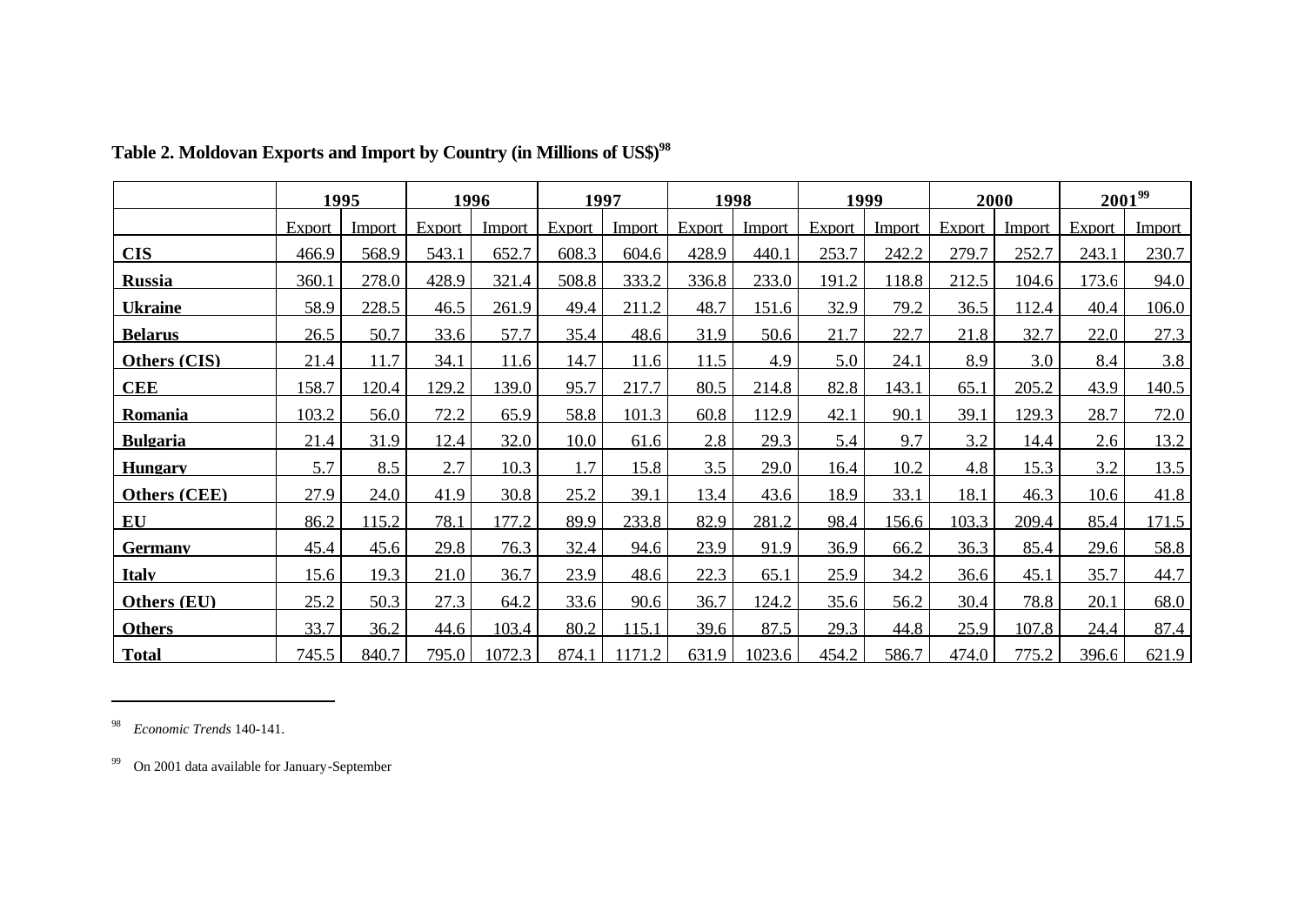| <b>Indicators</b>                                               | 1995    | 1996    | 1997    | 1998    | 1999         | 2000         | 2001         |
|-----------------------------------------------------------------|---------|---------|---------|---------|--------------|--------------|--------------|
| GDP, millions<br>of lei                                         | 6,479.7 | 7,797.6 | 8,917.0 | 9,122.0 | 12,321.<br>6 | 16,019.<br>6 | 19,019.<br>3 |
| <b>Change from</b><br>previous<br>year, %                       | $-1.4$  | $-5.9$  | 1.6     | $-6.5$  | $-3.4$       | 2.1          | 6.1          |
| <b>GDP</b> per<br>capita, USD                                   | 400.0   | 470.7   | 527.8   | 464.9   | 321.3        | 354.1        | 407.8        |
| Average<br>monthly<br>salary, lei                               | 143.2   | 187.1   | 219.8   | 250.4   | 304.6        | 407.9        | 519.2        |
| <b>Minimum</b><br>Consumption<br>Basket, lei                    | 310.6   | 287.8   | 439.5   | 473.0   | 661.8        | 944.5        | 1,052.8      |
| <b>Consumer</b><br><b>Price Index</b><br>(annual<br>average), % | 30.0    | 24.0    | 12.0    | 8.0     | 39.0         | 31.0         | 9.8          |
| <b>GDP</b><br>Deflator, %                                       | 38.7    | 27.9    | 12.6    | 9.4     | 39.8         | 27.3         | 11.9         |
| <b>Exports</b><br>(FOB),<br>millions USD                        | 745.5   | 822.9   | 889.6   | 643.6   | 474.8        | 476.5        | 571.9        |
| <b>Imports</b><br>(FOB),<br>millions USD                        | 779.2   | 854.0   | 1,122.6 | 1,059.9 | 1,498.6      | 1,945.7      | 2,488.9      |

**Table 3. Macroeconomic Indicators for 2001<sup>100</sup>**

According to the official data, in 2001 GDP increased by 6.1 percent compared to 2.1 percent in the previous year, inflation decreased to 6.7 percent compared to 18.4 percent in 2000, and growth of industrial production was equal to 14.2 percent. However, local observers and World Bank experts question the figures reflecting the growth of GDP, indicating that the necessary prerequisites, such as foreign and local investments, to achieve this growth did not exist.<sup>101</sup> The Private sector's share of GDP in 1999 was 45 percent, according to EBRD data. $102$ 

<sup>&</sup>lt;sup>100</sup> Budgetary and Financial Research and Analysis 2.

<sup>101</sup> Kovalenko, Irina 2002; *KO* 7 February 2002.

<sup>102</sup> *Moldova in Transition* 2002, 9:82.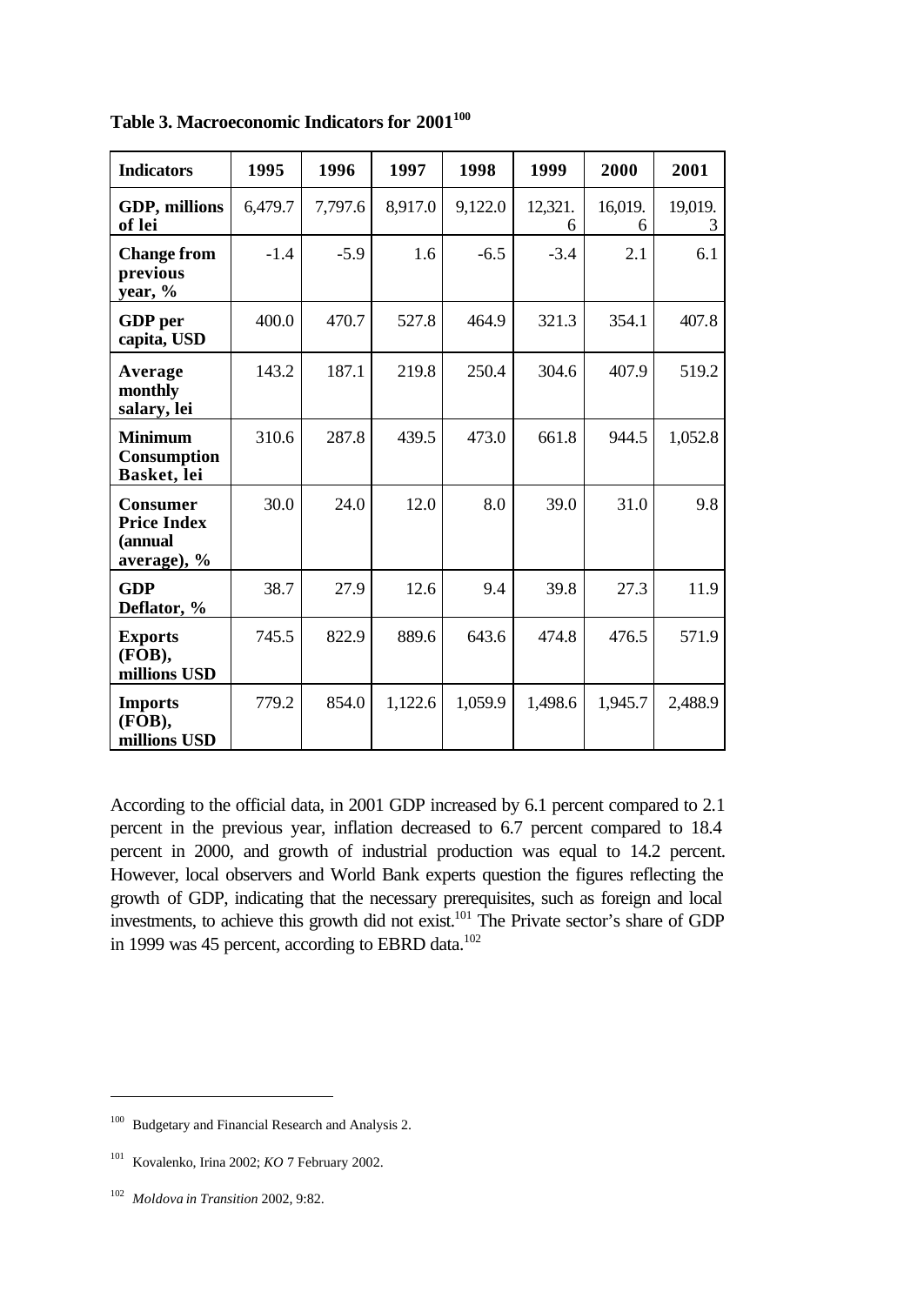| <b>Indicators</b>      | 199 | 199<br>$\mathbf{2}$ | 199<br>3 | 199<br>$\overline{\mathbf{4}}$ | 199<br>5 | 199<br>6 | 199<br>7 | 199<br>8 | 199<br>9 | 200<br>$\mathbf{0}$ | 200<br>1 |
|------------------------|-----|---------------------|----------|--------------------------------|----------|----------|----------|----------|----------|---------------------|----------|
| <b>Total GDP</b>       | 90  | 55                  | 55       | 40                             | 40       | 38       | 38       | 35       | 34       | 35                  | 36       |
| <b>Industry</b>        | 90  | 65                  | 65       | 45                             | 45       | 42       | 42       | 30       | 28       | 29                  | 30       |
| <b>Agricultur</b><br>e | 90  | 75                  | 80       | 65                             | 65       | 60       | 62       | 55       | 50       | 50                  | 51       |

**Table 4. GDP Indicators by Sector**  $(1990 = 100)^{103}$ 

The other problem is that the shadow economy comprises up to 65-70 percent of the official one.<sup>104</sup> The huge volume of the shadow economy is evidence of existing contraband, illegal and unregistered business, corruption and criminality, which are caused by inefficient tax policy, $105$  lack of transparency in taking decisions, and low population income.<sup>106</sup> Corruption generates criminality. Absence of an efficient public administration creates conditions for the appearance of mechanisms and structures that substitute for public administration structures. According to data from the local branch of Transparency International, there are 300 criminal groups and 35 criminal clans in Moldova, which have control over economic, political and social development in the country. The judicial system is profoundly corrupt, where a scheme of unofficial taxes exists. One year of a prison sentence, or not applying such a sentence, costs one thousand dollars. Prisons detain almost exclusively people who cannot pay for a milder sentence.<sup>107</sup> On the other hand, due to gaps and imperfection in legislation and corruption of the state officials, any business activity conducted in compliance with the law would generate a deficit. The general reaction of the businessman, therefore, is to conceal their profits.

Foreign investors are afraid of a controversy in the economic reform process in Moldova—continuation of the privatization process on the one hand, and nationalization of enterprises on the other.<sup>108</sup> The total amount of foreign investments in Moldova in 2001 amounted to \$17 million, mainly in transport and communications, and the food processing industry.<sup>109</sup>

<sup>107</sup> Severin, Irina 2001.

- <sup>108</sup> *KO* 7 February 2002.
- <sup>109</sup> *MS* 31 January 2002.

<sup>103</sup> *Moldova in Transition* 2002, 9:6, 78.

<sup>104</sup> Obreja, Efim, and Carasciuc, Lilia 2002, 23.

<sup>&</sup>lt;sup>105</sup> According to minimum estimations in 2000 tax avoidance constituted around 30 percent of the total budget income

<sup>106</sup> Taran, Angelina 2001.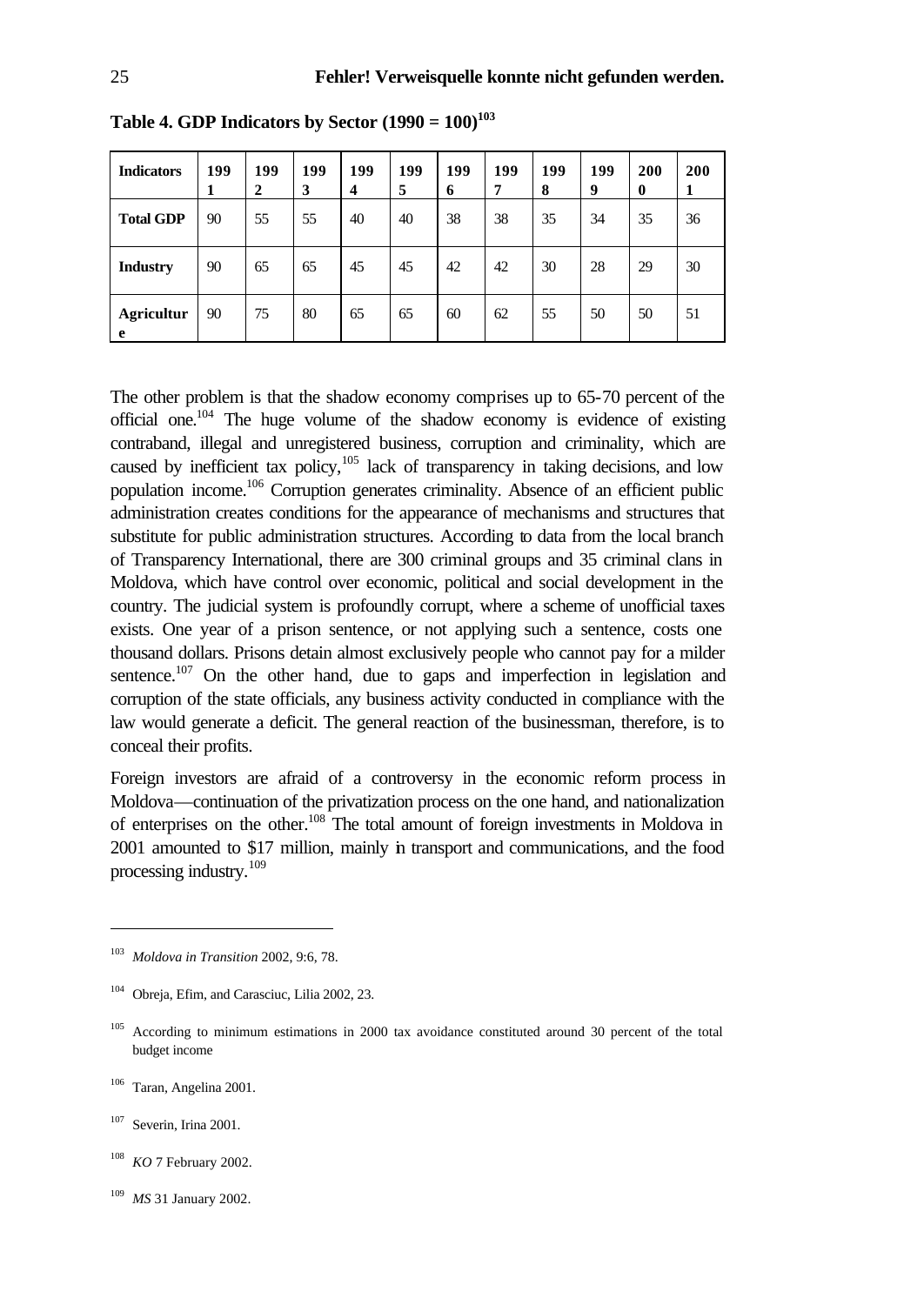According to evaluations by Transparency International, Moldova is one of a group of countries with a high index of corruption. On a descending scale of 10 to 0 (with 0 representing total corruption and 10 total lack of it), Moldova scored 2.6 in 2000, ranking it 26th, after the Ivory Coast, followed by Ukraine and Venezuela.<sup>110</sup>

In a joint study by the EBRD and the World Bank, an opinion poll of about 3000 managers from 20 counries in transition was carried out. Its results show that Moldova held 15th place from the top in terms of microeconomic governance (with a score of 0.52 out of a maximum of 3.0), last place for the quality of macroeconomic governance (scoring 0.35), last place for infrastructure (scoring 1.42), and the penultimate place on law enforcement (scoring 1.1). About 75 percent of Moldovan firms mentioned that the legal system does not protect their property rights. Moldovan managers of enterprises spend 17 percent of their total working time with public officials. This is the top figure among all countries in transition. Regarding the relative scale of bribes in comparison with the total annual income, Moldova is placed among the top five countries. A more discouraging situation for business appears only in Georgia, Armenia, Azerbaijan and Ukraine. $111$ 

#### **Employment and the Population's Income**

Because Moldova is located directly on the border of an enlarged EU, an economic situation in the country characterized by extreme poverty and a very difficult social situation is a matter of concern for the EU. Different sources indicate that there are from 77 (Department of Statistics) to 167 (Moldovan Economic Trends) labor-capable persons per each 100 employed. According to data from the International Labor Organization, 11 percent of the labor-capable population are unemployed, while the real unemployment rate constitutes 18 percent, not counting hidden and seasonal unemployment.<sup>112</sup> More than half of those unemployed are persons under 29 years.<sup>113</sup> In 2000, 99,900 employed people (or 13.9 percent of those employed) were forced by the administration of their enterprises to take unpaid leaves for an average 99 days.<sup>114</sup> Of 79,000 students only every eighth finds a job within the country.<sup>115</sup>

The Communist Party had implemented some of its election promises regarding the economic situation of the population. The government raised average pensions from US\$7 to US\$10 per month and pays them on time. However, Moldova remains the poorest country in Europe. Social differentiation in the population is increasing: While 20 percent receive half of the total income, 20 percent of the most poor receive only 5

<sup>110</sup> Carasciuc, Lilia 2001:8.

<sup>&</sup>lt;sup>111</sup> Transition Report, 1999. EBRD.

<sup>112</sup> Kropantseva, Tatiana 2001.

<sup>113</sup> Tinerii fug din Moldova. *FLUX* 15 November 2000.

<sup>&</sup>lt;sup>114</sup> Republic of Moldova in Figures 48-49.

<sup>115</sup> Moldova in Tranzition. Chisinau: Center for Strategic Studies and Reforms 2001:7, 57.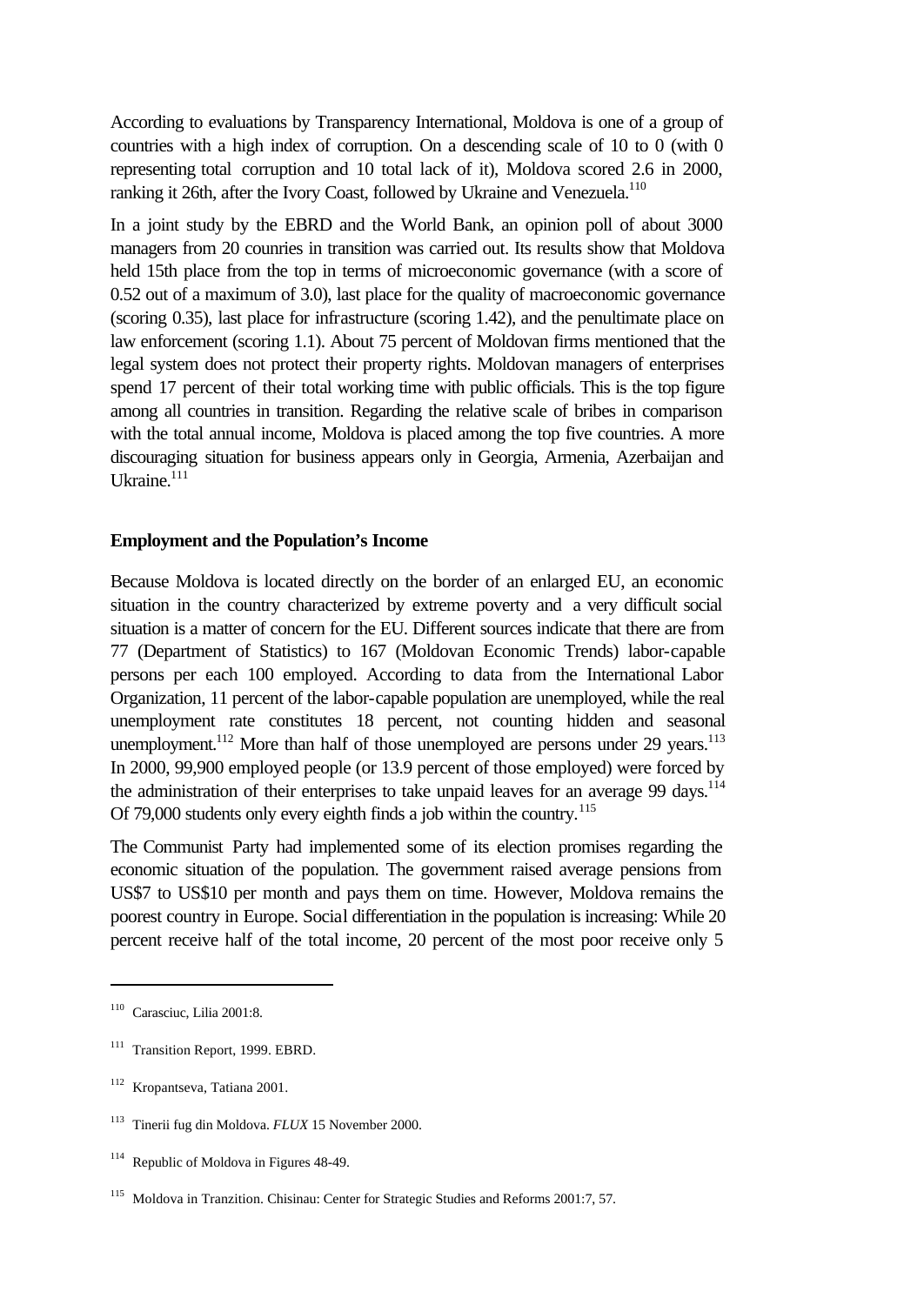percent of total incomes.<sup>116</sup> While in 1997 35 percent of Moldovans lived under the poverty level, by 1999 their share in the total population had increased to 53.7 percent.<sup>117</sup> The daily income of 80 percent of population is below US\$1.<sup>118</sup> The average monthly salary in December 2001 was less than \$38, while the average monthly teacher's salary was \$20. At the same time, the minimum consumption basket for January 2002 was calculated as  $$89$ <sup>119</sup> Total wage arrears in the state sector amount to  $$10$  million.<sup>120</sup>

|                                                                                              | 1995  | 1996  | 1997  | 1998  | 1999  | 2000  |
|----------------------------------------------------------------------------------------------|-------|-------|-------|-------|-------|-------|
| Average monthly nominal wage, lei                                                            | 143.2 | 187.1 | 219.8 | 250.4 | 304.6 | 407.9 |
| Average monthly income per capita, lei                                                       | 96.4  | 116.8 | 127.6 | 127.7 | 142.1 | 182.5 |
| Average monthly pension, lei                                                                 | 64.3  | 78.7  | 82.8  | 83.9  | 82.8  | 85.1  |
| Minimum monthly consumer budget (per<br>capita)                                              | 310.6 | 387.8 | 439.5 | 473.0 | 661.8 | 944.5 |
| Portion of the minimum consumer budget, %                                                    |       |       |       |       |       |       |
| Average income per head                                                                      | 31.0  | 30.1  | 29.0  | 27.0  | 21.5  | 19.3  |
| <b>Average monthly salary</b>                                                                | 46.1  | 48.2  | 50.0  | 52.9  | 46.0  | 43.2  |
| <b>Average monthly pension</b>                                                               | 20.7  | 20.3  | 18.8  | 17.7  | 12.5  | 9.0   |
| Aggregate income balance of 10% the<br>most and the least well-to-do population,<br>multiple | 9.3   | 10.0  | 16.0  | 12.3  | 14.4  | 12.1  |

**Table 5. Main Socio-economic Indices of Living Standards <sup>121</sup>**

State support for the poor is insignificant, and decreases each year. This is demonstrated by budget expenditures on education and health that are declared free of charge for population, but in practice require various payments.

- <sup>118</sup> Obreja, Efim, and Carasciuc, Lilia 2002:24.
- <sup>119</sup> Potrebitel'skaia korzina v ianvare. *NM* 23 February 2002.
- <sup>120</sup> Simionel Anton 2002.
- <sup>121</sup> Republic of Moldova in Figures  $60-61$ .

<sup>116</sup> Ciubasenco, Dmitrii 2002b.

<sup>117</sup> Traim cu mai pu?in de 1,5 USD pe zi. T*ara* 30 november 2001.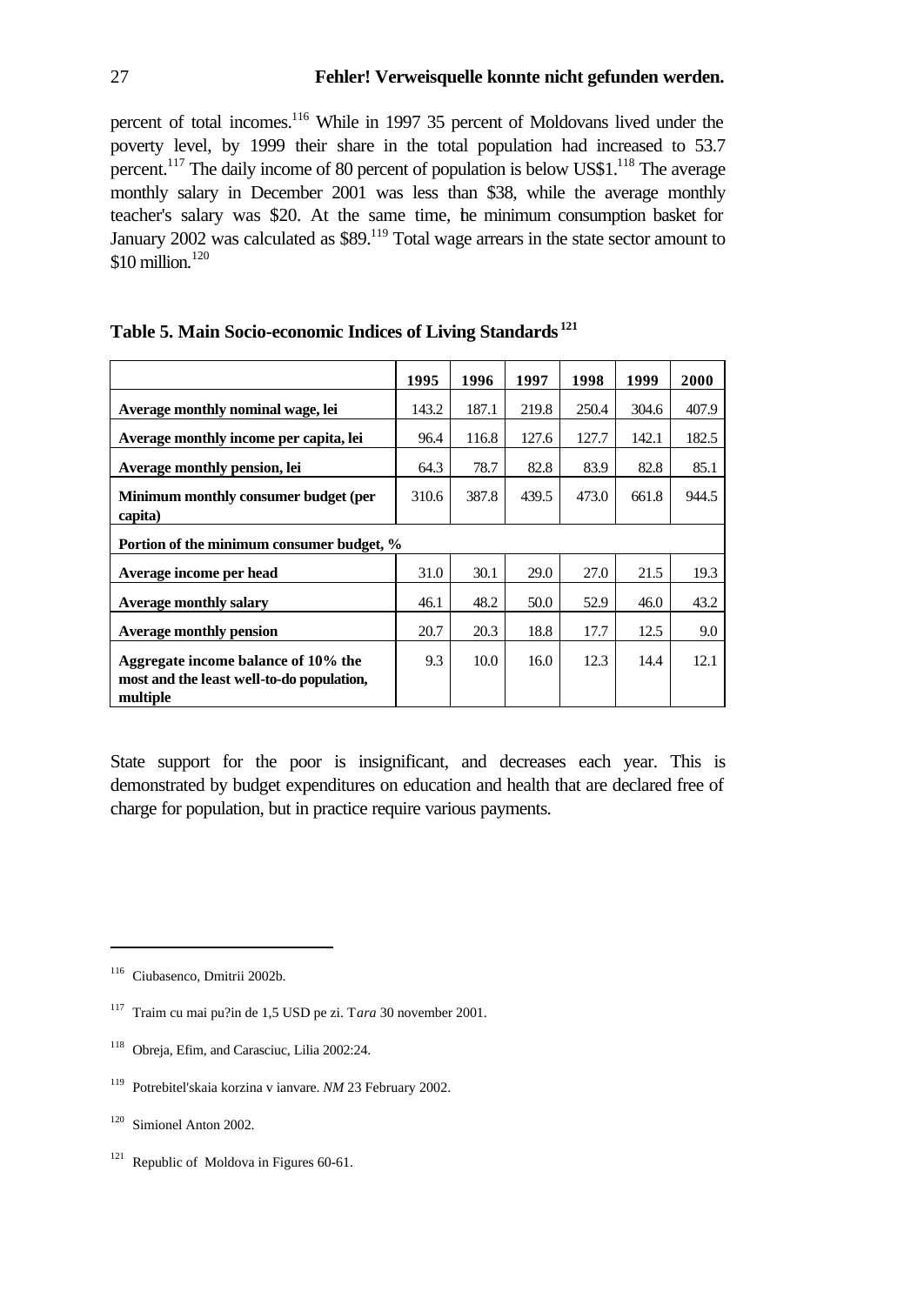|                                                | 1996 | 1997 | 1998 | 1999 | 2000 | 2001 |  |  |  |  |  |  |
|------------------------------------------------|------|------|------|------|------|------|--|--|--|--|--|--|
| Share of total budget expenditures, percentage |      |      |      |      |      |      |  |  |  |  |  |  |
| <b>Education</b>                               | 28.6 | 24.9 | 21.4 | 16.8 | 16.8 | 19.3 |  |  |  |  |  |  |
| <b>Health</b>                                  | 18.6 | 15.0 | 13.1 | 10.4 | 11.0 | 12.1 |  |  |  |  |  |  |
| Share of GDP, percentage                       |      |      |      |      |      |      |  |  |  |  |  |  |
| <b>Education</b>                               | 10.3 | 10.0 | 7.0  | 4.7  | 4.5  | 4.8  |  |  |  |  |  |  |
| <b>Health</b>                                  | 6.7  | 6.0  | 4.3  | 2.9  | 3.0  | 3.0  |  |  |  |  |  |  |

**Table 6. Expentitures on Education and Health<sup>122</sup>**

As a result of the difficult economic situation, the population of Moldova decreased in 2001 by 0.3 percent, or 9,300 people, both due to out-migration and to the decrease of the rate of natural growth.<sup>123</sup> The birth rate in the last decade decreased by half.<sup>124</sup>

**Table 7. Vital Population Statistics<sup>125</sup>**

|                                          | 1990 | 91   | 92   | 93   | 94   | 95   | 96   | 97       | 98     | 99     | 2000   |
|------------------------------------------|------|------|------|------|------|------|------|----------|--------|--------|--------|
| <b>Birth rate</b><br>(per<br><b>1000</b> | 17.7 | 16.5 | 16.0 | 15.2 | 14.3 | 13.0 | 12.0 | 11.9     | 10.9   | 10.6   | 10.1   |
| Crude death rate<br>(per 1000)           | 9.7  | 10.5 | 10.2 | 10.7 | 11.8 | 12.2 | 11.5 | 11.9     | 11.1   | 11.3   | 11.3   |
| <b>Natural increase</b><br>(per 1000)    | 8.0  | 6.0  | 5.8  | 4.5  | 2.5  | 0.8  | 0.5  | $\Omega$ | $-0.2$ | $-0.7$ | $-1.2$ |
| Life expec-tancy<br>(male, years)        | 65.0 | 64.3 | 63.9 | 64.3 | 62.3 | 61.8 | 62.9 | 62.9     | 64.0   | 63.7   | na     |
| Life expec-tancy<br>(female, years)      | 71.8 | 71.0 | 71.9 | 71.1 | 69.8 | 69.7 | 70.4 | 70.3     | 71.4   | 71.0   | na     |

## **V. National Minority Issues**

The new parliament finally passed the law on persons belonging to national minorities that was under consideration for seven years. The law does not contain any outstanding provisions, but complies with the European instruments on minority rights. By adopting the law parliament showed that the national minorities and their situation have the permanent attention of the ruling party.

<sup>122</sup> *The Republic of Moldova in Ffigures* 30; *Economic Trends* 118.

<sup>123</sup> *Komsomol'skaia pravda Kishinev* 13 February 2002.

<sup>124</sup> Stici, Ion 2001.

<sup>125</sup> *Economic Trends* 107; *Republic of Moldova in Figures* 12.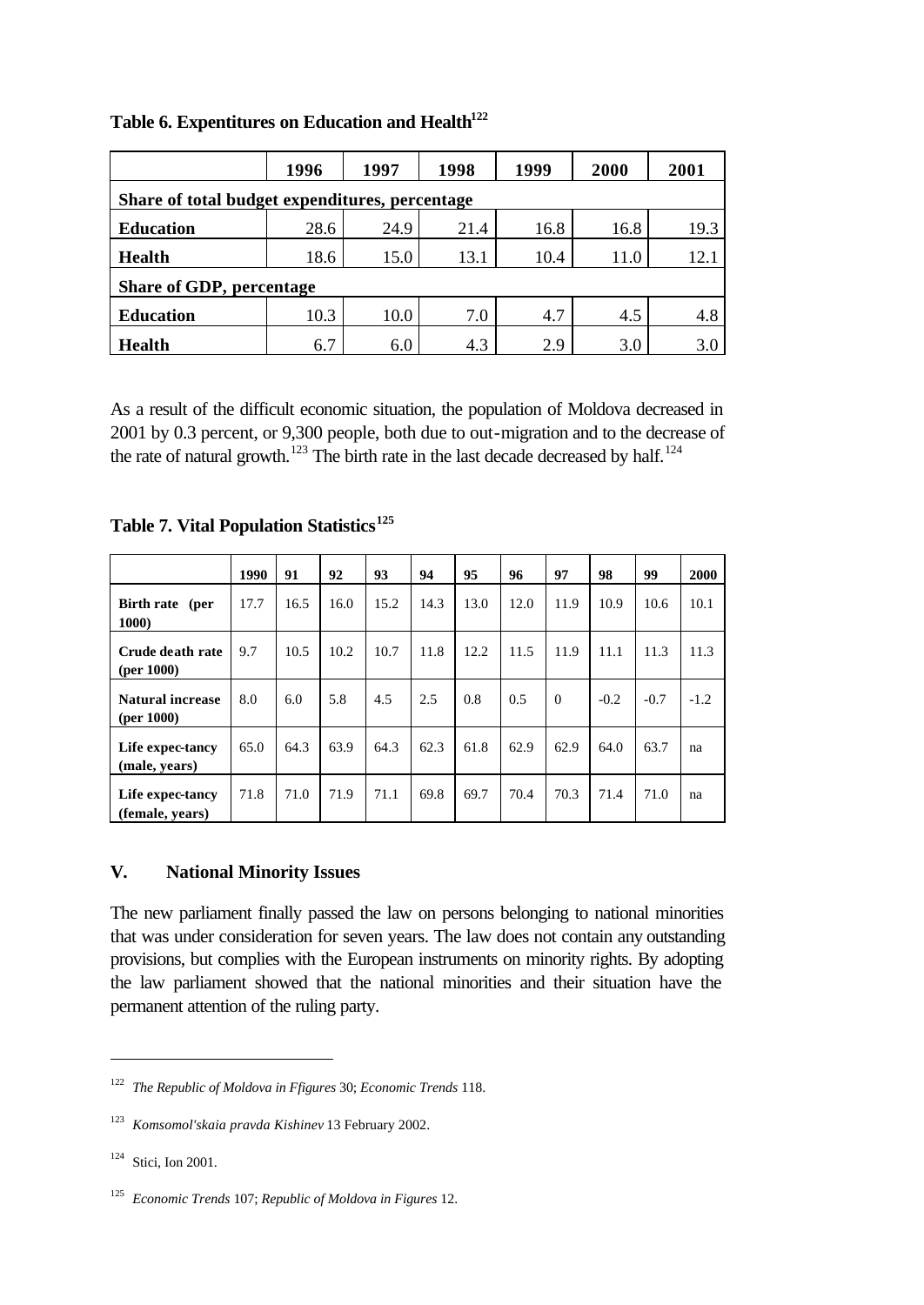# **Gagauz Autonomy—Relations with the Central Authorities**

Relations between the Gaguz Yeri and the central government during the last year have been continuously worsening. The Gagauz Popular Assembly, the legislative body of the autonomous region, concluded a pre-electoral agreement with the Communist party offering its full support, on the understanding that the Communists would finally resolve the long-standing problems of Gagauzia. In Gagauzia, 80 percent of the votes in the parliamentary elections of February 2001 went to the Communist Party.

The Communist government did not meet the major expectations of Gagauzia regarding amendments to legislation, especially on property and tax policy, that would mention the existence of the territorial autonomy in Moldova and its special status. Gagauz authorities started to reply in kind by ignoring or even sabotaging instructions of the central Government.<sup>126</sup> Gagauzia is unsatisfied with the methods of forming of its budget: The autonomy wants to receive more of the taxes collected in its territory, exceptions to Moldovan legislation, a law on the special status of Gagauzia and changes to the language policy of the state apparatus. Gagauzia requests representation in all state structures, including the parliament and the government.

Many thought that the celebration of the 10th Anniversary of the unrecognized Gagauz Republic that did not obey the central Government for a few years was a demonstration of the decisiveness of the Gagauz to secede if Moldovan authorities did not meet their conditions in mutual relations. In the rhetoric of the leaders of Gagauz Popular Assembly, above all its former Chairman Mikhail Kendigelean, the example of Transdniestria as a possible solution of the conflict between Comrat and Chisinau was used quite often. He suggested creating a common state with equal participation of Moldova, Transdniestria and Gagauzia.<sup>127</sup> The same idea is reflected in the draft amendments to the Moldovan Constitution elaborated by the Gagauz Popular Assembly.<sup>128</sup> Contacts between Gagauzia and Transdniestria became much more active in 2001. The heads of the Transdniestrian and Gagauz administrations Igor Smirnov and Dmitrii Croitor signed an agreement on economic, technical and cultural cooperation designed for a long-term perspective.<sup>129</sup>

Bu the Communists moved to extend their administrative reorganization scheme to Gagauz-Yeri, which they had enacted for the rest of Moldova, and which would restore the Soviet-era "raions" (districts) with "vertical power" throughout the country. If implemented in Gagauzia, this change could nullify its autonomy.<sup>130</sup> When Dmitrii Croitor, the head of the Gagauz-Yeri executive body, and the presidium of the Gagauz legislature came out against the proposed change, Chisinau's authorities resorted to police measures against them and orchestrated a political campaign to oust Croitor, in

<sup>126</sup> Ninorov, Vladimir 2002.

<sup>127</sup> *Kishinevskie novosti* 2 February 2001.

<sup>128</sup> *EO-LP* 23 november 2001.

<sup>129</sup> *Kommersant PLUS* 16 jJnuary 2002.

<sup>130</sup> Socor, Vladimir 2002.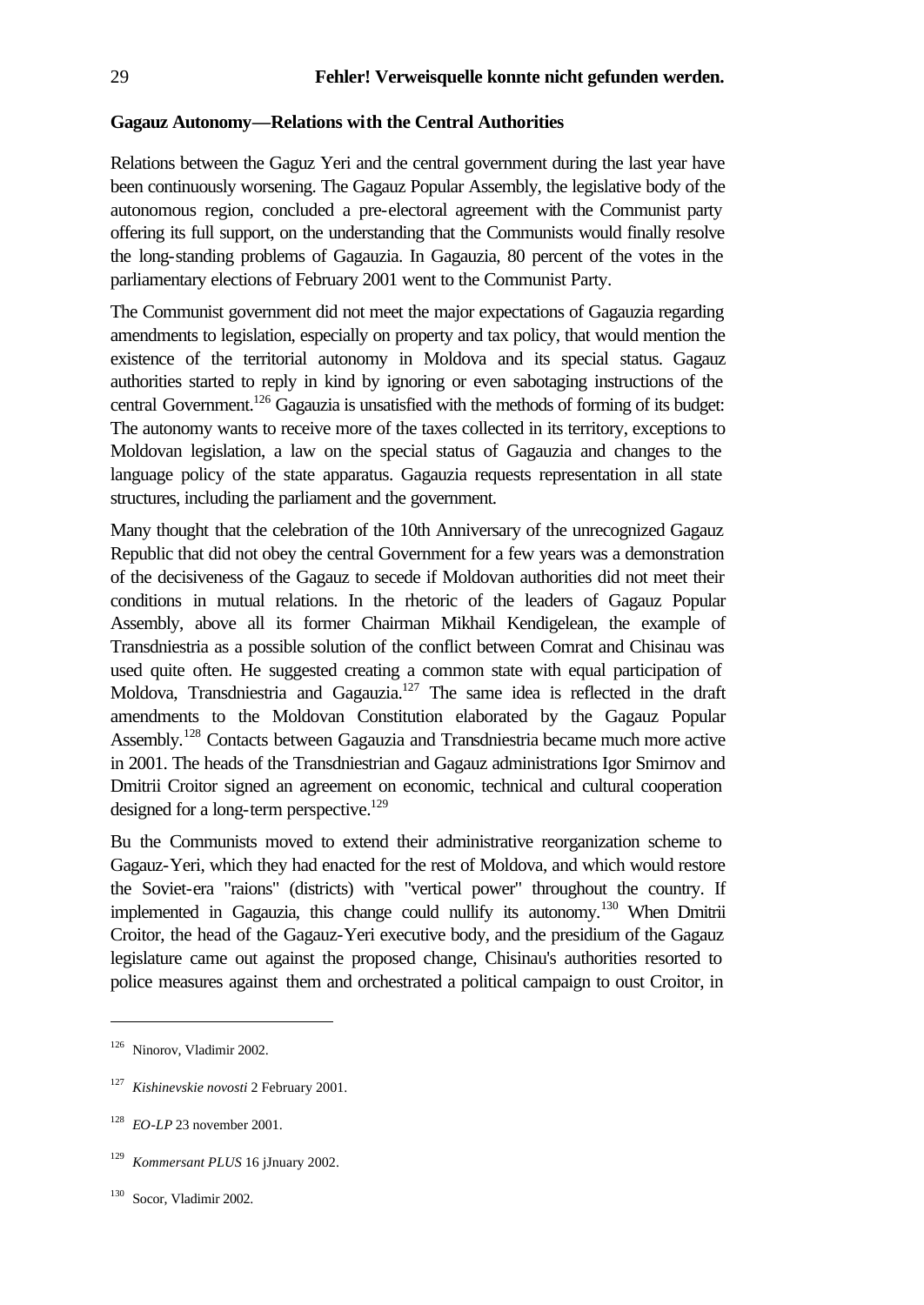violation of the autonomy's status. A Communist majority in the Gagauz legislature voted first to dismiss Croitor and then to have this dismissal confirmed by a referendum. Both votes fell short of the legally required two-thirds majority. Nevertheless, a referendum was scheduled for February 24. Croitor and his supporters tried to impede the referendum; they destroyed lists of voters, closed the polls and threatened their staff. Entrances to Gagauz territory on the day of the referendum were closed, and representatives of the central mass media were not allowed in. The Gagauz administration intended to organize a Congress of all Gagauz people, to create at the Congress a political movement "For Gagauzia" and to take a decision on the interruption of all contacts with the Communist Party. The situation was very tense, and there was a threat that it could spin out of control at any time. In Gagauzia they recall the "march to the south" organized by Mircea Druc, the, Prime Minister of Moldova, in 1990, and reminded Chisinau that a lot of arms had remained in Gagauzia since then.<sup>131</sup>

Almost 80 percent of the Gagauz did not participate in the referendum, many of them in the belief that Chisinau intended to "liquidate the autonomy." The OSCE's Chisinau mission had issued an unusual statement on February 5, criticizing the Moldovan government's attempts to censor and take over the Gagauz television studio. On February 18-20, a visiting delegation of the Council of Europe's Congress of the Local and Regional Autonomies found that the attempts made by Chisinau to remove Croitor were unlawful. $132$ 

If Chisinau does not find a solution that is accepted by the Gagauz leadership, the threat of the next split of the republic's territory might materialize, and instead of one territorial conflict Moldova would face two. It will further destabilize the situation not only in Moldova, but also in the whole region, because, as the referendum attempt shows, the Gagauz administration could repeat the exercise implemented in 1990, and declare independence.

## **VI. Conclusions and Recommendations**

1. Taking into account the current economic situation in Moldova, its full dependence on Russian energy and markets—as well as on the Western loans and grants, the fact that Moldova is a member of a number of regional organizations that are composed of EU member (BSEC), candidate (SP, CEC) and non-candidate countries (GUUAM, CIS) it would only contribute to Moldova's benefit and to stability in the direct neighborhood if Western partners do not make their assistance to the country conditional on its loosening ties with the CIS and Russia. If Moldova were to face the request to choose one orientation in its foreign policy, East or West, it would stimulate a split of the society, decrease of foreign financial assistance and break in existing economic relations. Moldova is dependent on everyone, and maintaining all links will help to consolidate the country's internal stability. For the EU it would be more convenient to have an economically

<sup>&</sup>lt;sup>131</sup> Ivanov, Victor 2002.

<sup>132</sup> Socor, Vladimir 2002.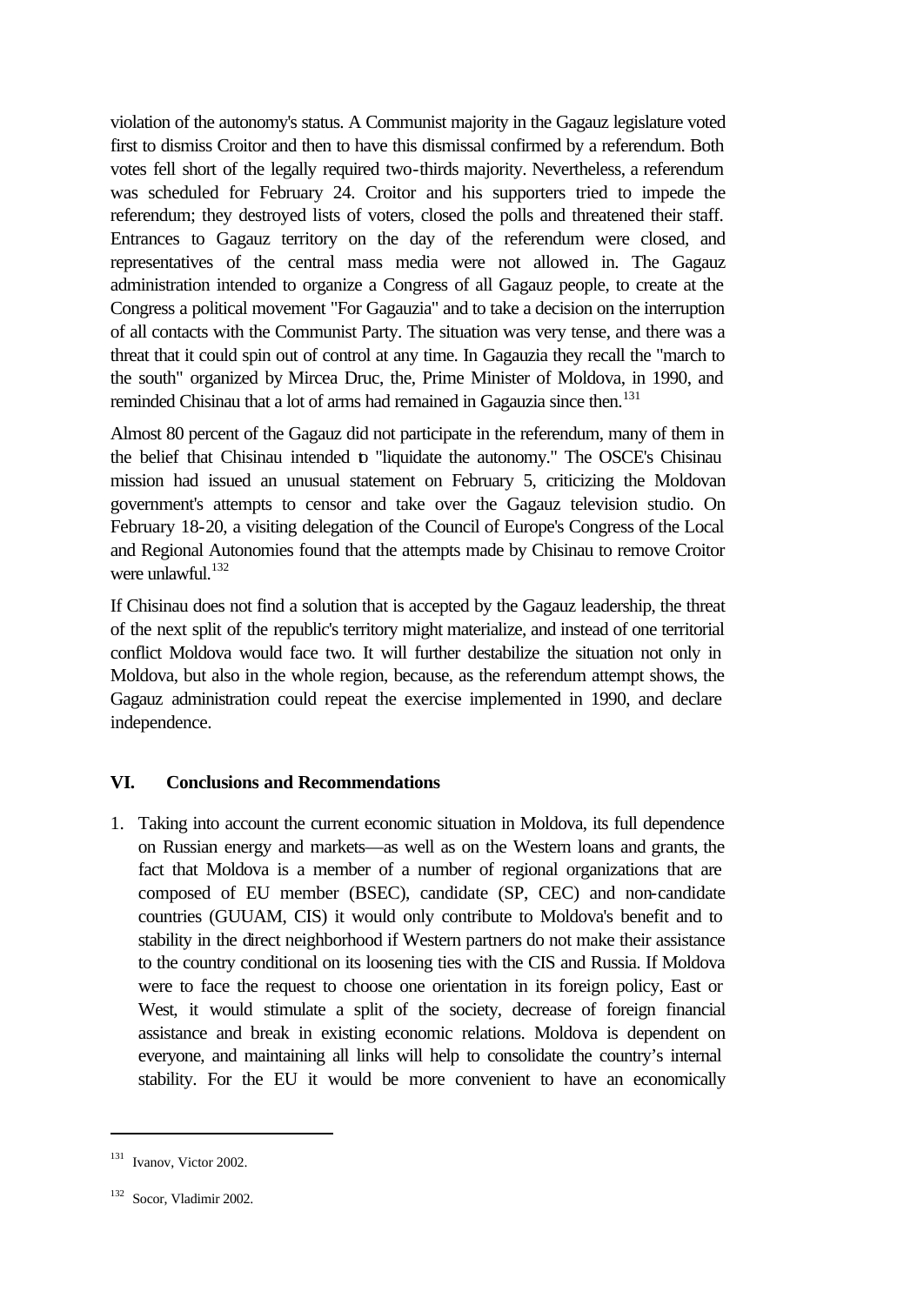prosperous neighbor, which belongs to alliances that are not a part of European structures, than to have a poor neighbor that is oriented towards the EU, but cannot be accepted because of non-compliance with the membership conditions.

- 2. Moldova should not be treated by the EU in the context of the EU relations with Russia as a result of Moldova's dependence on Russian energy supply and on exports to the Russian market. Instead, "the window of opportunity" for future acceptance to the EU should be opened to Moldova, which would serve as a good stimulus for intensifying reforms in the economy, politics, and the social sphere. In this context, the EU's declared intention to give Moldova a special neighbor status is a plausible decision.
- 3. There exists an opinion that Moldova should demonstrate unilaterally its commitment to EU agenda. Actually, the Moldovan Government has already demonstrated such a change in its policy by publishing the draft Concept on Foreign Policy that clearly indicates that European integration represents the new strategic priority for the country. In practice, this could be beyond the country's capabilities. Therefore, a settlement of the political and economic problems in the country is strongly conditioned on the external assistance coming from the EU.
- 4. The Moldovan political crisis that occurred in Winter-Spring of 2002 and its evaluation by the international organizations clearly shows that the Communists do not enjoy any sympathy from these organizations. The tone that the Council of Europe used in its recommendations to Moldova, although in many respects fiae, was inadmissibly peremptory in relations with a sovereign state. It should be taken into account that for the time being, there is no political force in Moldova other than the Communists that has the support of the majority of the population and is able to consolidate society. An opinion poll conducted by the Institute of Public Policy and the Romanian sociological company IMAS in May-April 2002 in 70 towns and villages of Moldova showed that if new elections would take place "on the next Sunday" 73 percent of respondents would vote for the Communist Party. The second party in the list, the Christian-Democratic People's Party, led by Iurie Rosca, could count on 6 percent of the votes. The leader of the Communists, Vladimir Voronin, enjoyed the support of 45 percent of the respondents, while Dumitru Braghis, the leader of the parliament centrist factions, was supported by 3 percent of respondents, and Iurie Rosca by 2 percent. Other political leaders could count on even lower numbers of supporters.<sup>133</sup> This means that the EU and other international organizations will have to find an appropriate way to collaborate with Moldovan Communists if they want their strategies and goals in the new direct neighborhood to be achieved.
- 5. It is obvious that in spite of the preferential treatment Moldova enjoys from the EU, the prospect of accession for the country is still very far away. At the same time, it could more easily overcome the multiple economic problems and eventually build political stability by actively participating in regional initiatives, such as the Stability Pact for South-East Europe and the Black Sea European Cooperation. Because these structures are still very fragile and their mechanisms do not function properly

<sup>133</sup> *NM* 18 April 2002.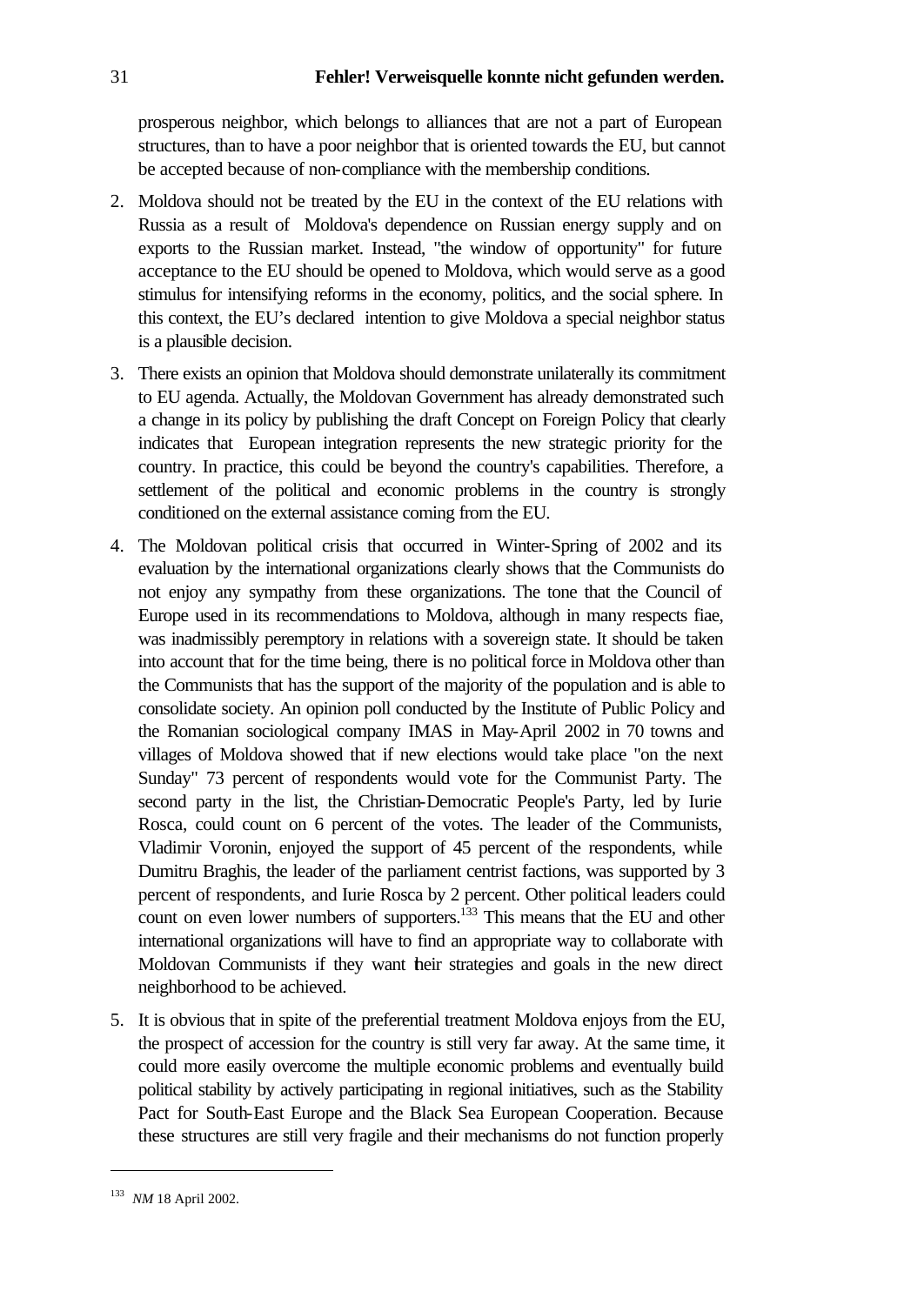and fruitfully, the European Union should take a new approach, using the perspective of European integration as a means to stimulate regional integration. The European Union might thus become a magnet for consolidation of the region. This could be done by providing the Stability Pact framework with a real context similar a the customs union, like the one Turkey has with the EU, fiscal reform and budget support. As a result, more promising economic perspectives and the strengthening of institutions in the region's countries would have a positive effect for the overall regional political climate.**<sup>134</sup>**

- 6. Overcoming the depression in the Moldovan economy is not possible without mass investments in advanced technologies and wider entry of Moldovan producers into stable markets. This can only be realized through structural reforms, creating an institutional and legislative environment for developing a market economy and making democratic institutions that will attract foreign investments and open new markets. These reforms will not be realizable without Western expertise and financial assistance. The EU could contribute to channeling its own resources, as well as of the resources of the Stability Pact and multilateral donors, into the crucial areas of the Moldovan economy.
- 7. Strengthening of borders of the EU candidate countries by introducing visa requirements erects a new wall in the center of Europe. It affects thousands of ordinary citizens on both sides of the border and has a crucial impact on strengthening the historic trail of mutual prejudice, stereotypes and resentment. The imposition of restrictive principles for crossing borders contributes to widening of political, economic and social gaps, which will be to the detriment of the European Union as a whole. One solution would be to adopt a flexible approach to the Schengen *acquis* and adjust it to the new realities of enlargement. Practical facilitation could be provided by granting multiple-entry visas for persons involved in business activities, persons active in culture, science, students, athletes, inhabitants of border regions, representatives of local self-government authorities, and activists in non-governmental organizations.<sup>135</sup>
- 8. Practice shows that restrictions imposed on the freedom of movement of labor do not provide the desired results. Moreover, restrictions that can not be overcome by the common people are easily sidestepped by organized networks of traffickers. Limitation on one issue, therefore, creates much more serious problems in the other. People would not leave subject themselves to the hardships of immigration if they had reliable incomes in their home countries. Again, the key for solving the issue of illegal migration is economic development in supply countries. On the other hand, labor migration is necessary for labor markets in some European countries—it fills vacancies that could not be filled otherwise by the local population and provides for money flows into supply countries that can be used for small and medium businesses. Therefore, a kind of "green card" system, bilateral agreements between

<sup>134</sup> Soros, George 2000.

<sup>&</sup>lt;sup>135</sup> On the Future of Europe. Policy Papers 2. The Half-Open Door: the Eastern Border of the Enlarged European Union. Warsaw: Stefan Batory Foundation 2001.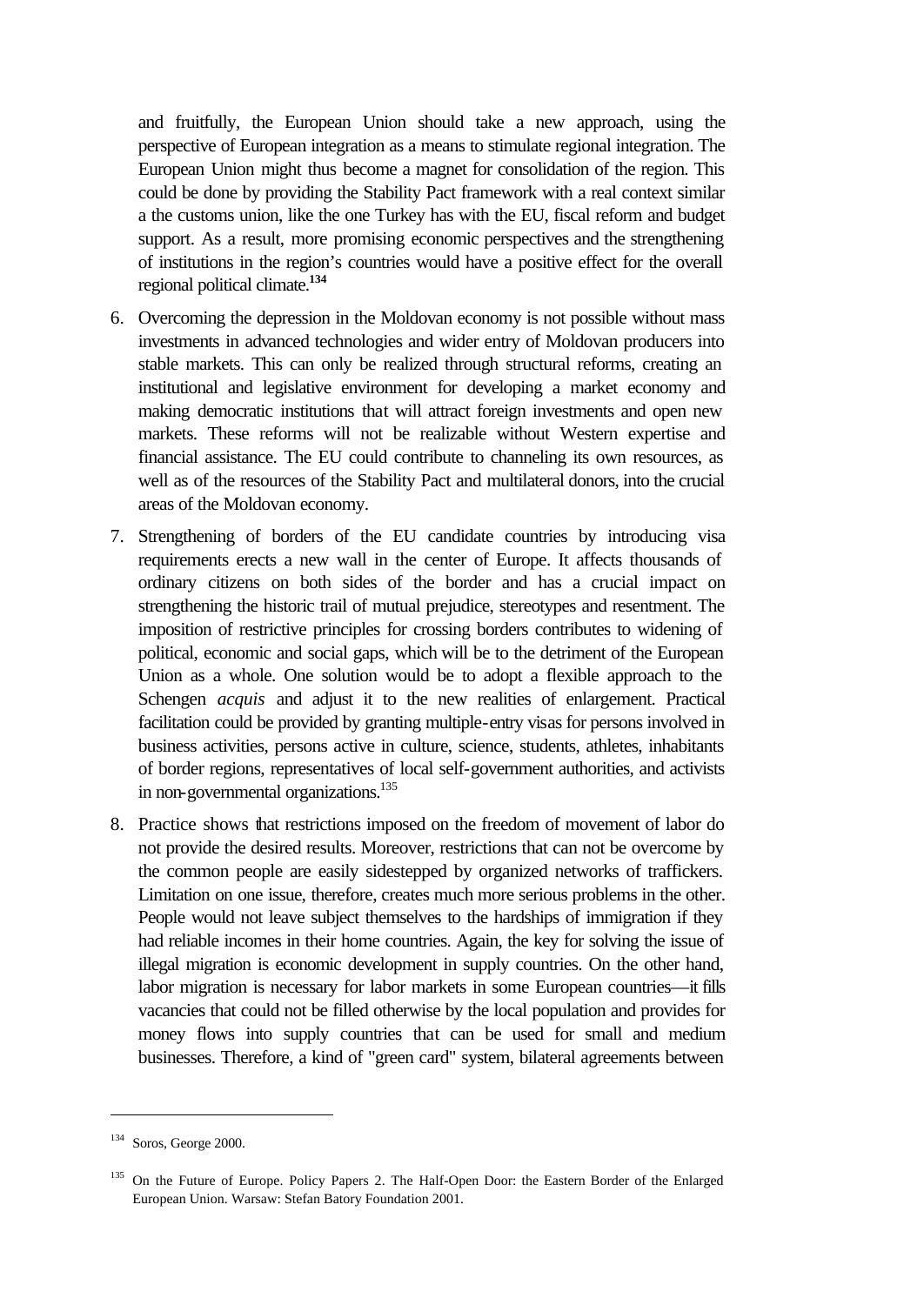supply (including Moldova) and recipient countries should be developed to channel labor migration into the legal sphere.

9. Out-migration of population and trafficking in human beings, as well as in drugs and arms into the countries of the EU represents a real threat to their security and social stability. To combat these phenomena recipient countries could work in two directions: 1) use economic projects and investments to create new jobs and the decrease of disparity in living standards in supplying countries; and 2) fight networks of traffickers and drug dealers, illegal prostitution and black labor market at home. It is obvious that if there is no demand, there will be no supply.

#### **VII. Bibliography**

- Avram, Aliona. Moldovenii se "deznationalizeaza" dupa un an doi de "strainatate." *Dialog* 13 September 2000.
- Balynski, Andrei. Sovmestnyie proekty regiona "Verhnii Prut". *EO-LP* 29 June 2001.
- Beyond EU Enlargement. Volume 1. The Agenda of Direct Neighbourhood for Eastern Europe. Edited by Iris Kempe. Gutersloh: Bertelsmann Foundation Publishers, 2001.
- Budescu, Carolina. Ion Iliescu: R.Moldova are probleme la frontiera de Est. *FLUX* 31 August 2001.
- *Budgetary and Financial Research and Analysis. Analytical Bulletin.* Chisinau: Center for Parliamentary Research and Public Relations Budgetary and Financial Analyst Unit, 2002, 13:2.
- Burdeinyi, Alexandr. Gastarbaitery formiruiut tretí gosbiudzheta. *MV* 23 February 2001.
- Burlacu, Anton. The politics behind the Russian language issue. *KO* 24 January 2002.
- Carasciuc, Lilia. *Corruption and Quality of Governance: The Case of Moldova.*  Chisinau: Transparency International - Moldova, 2001.
- Chirila, Victor. Relatiile Republicii Moldova cu Uniunea Europeana. In *Moldova si Integrarea Europeana,* edited by Arcadie Barbarosie and Valeriu Gheorghiu. Chisinau: Prut International, 2001: 36-65.
- Ciubasenco, Dmitrii. 2002a. Vsemirnyi Bank ozabochen situatsiei v Moldove. *MV* 20 February 2002.

Ciubashenko, Dmitrii. 2002b. God proshel kak son pustoi. *MV* 23 February 2002.

- Ciubashenko, Dmitrii. 2002c. Moldova-Rumynia: oko za oko. *MV 16 March 2002.*
- Country Strategy Paper 2002-2006. National Indicative Programme 2002-2003. Moldova. *http://www.europa.eu.int/comm/external\_relations/moldova/csp/index.htm.*
- Doras, V. and Petkov, A. O vneshnepoliticheslom kurse Moldovy. *NM* 8 October 2001.
- Dudau, Nicolae 2001. Vectorul politicii externe: crearea a tot mai multe punti de cooperare cu tarile lumii. *MS* 29 September 2001.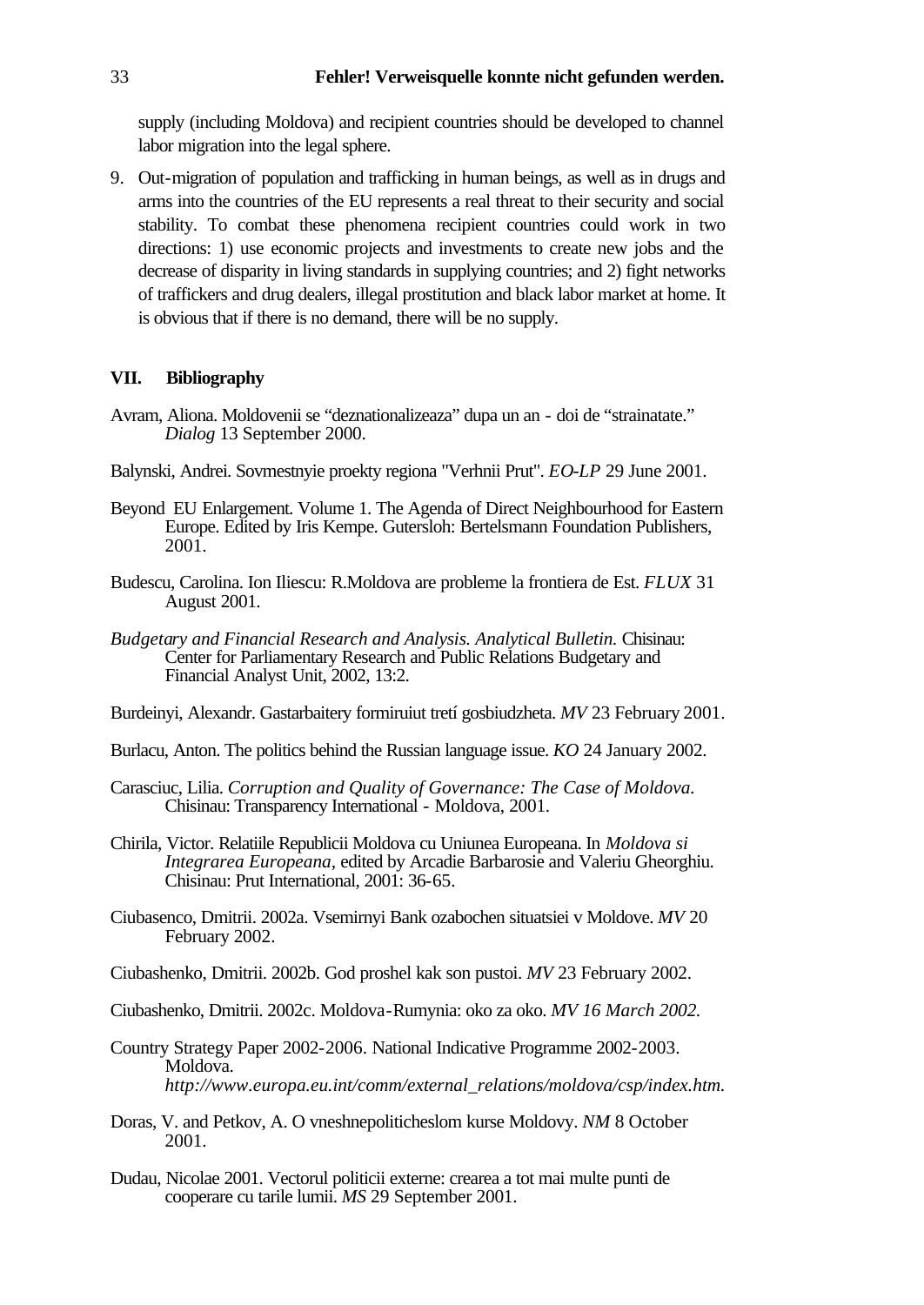- *Economic Trends. Quaterly Issue. Moldova. July-September 2001.* Chisinau: TACIS, 2001.
- Frunze, Andrei 2001. Sammit glav pravitel'stv. *NM* 2 October 2001.
- Grosu, Aneta. Vecinatatea cu Romania avantajeaza Moldova in drumul ei spre Europa. Interviu cu Mihai-Razvan Ungureanu, emisarul coordonatorului Pactului de Stabilitate pentru Europa de Sud-Est. *FLUX* 19 June 2001.
- *IOM Kosovo Counter Trafficking Unit. Return and Rehabilitation Project.* Situation Report - Feb.2000 to Aug.2001.
- Isaev, Alexandr. Rossia Moldova: sozdany predposylki dlia razvitia ekonomicheskikh sviazei. *NM* 22 November 2001.
- Ivanov, Victor. Gotovitsia s'ezd vseh gagauzov. *MV* 13 February 2002.
- Kalak, Dmitrii. Prezidenty Moldovy i Ukrainy poznakomilis'. *EO-LP* 25 May 2001.
- King, Charles. *The Moldovans. Romania, Russia, and the Politics of Culture.* Stanford, California: Hoover Institution Press, 1999.
- Kiosse, Natalia. Iubilei nakanune pereloma. *KO* 6 November 2001.
- Klipii, Igor. Evolutia cadrului politic al problemei integrarii europene. In *Moldova ?i integrarea europeana,* edited by Arcadie Barbarosie and Valeriu Gheorghiu. Chisinau: Prut International, 2001: 9-35.
- Kovalenko, Irina. Teoria otnositelínosti rosta VVP. *EO-LP* 15 February 2002.
- Kovalskii, Dmitrii. Voronin ne budet koketnichat' s Ukrainoi. *KO* 29 November 2001.
- Kropantseva, Tatiana. Moldova v zerkale ezhegodnogo sotsial'nogo otcheta Ministerstva truda i sotsial'noi zashchity. *Novoe vremea* 21 September 2001.
- Kufudaki, Natalia. Vinnye radosti rossiiskogo rynka. *EO-LP* 12 January 2001.
- Loncle, Francois. Europa Occidentala, proxenetul femeilor din Est. Saptamina 18 January 2002.
- Manoil, Alexandru. Euroregiunea "Dunarea de Jos" vas in deriva. *MS* 21 November 2001.
- Marian, Evg. Priletaite k nam na ogonek. *NM* 22 March 2001.
- *Moldova in Transition. Economic Survey.* No.9, 2002. Chisinau: Center for Strategic Studies and Reforms, February 2002.
- Muravschii, Alexander. Ideologization of the economy contradictory decisions. *Moldova in Tranzition* 2002, 9:31-32.
- Nesterova, Oksana. Memorandum podpisan i tut zhe narushen. *EO-LP* 14 December 2001.
- Neukirch, Claus. Conceptul politicii externe a R.Moldova este ambiguu si dificil de urmat. *FLUX* 21 December 2001.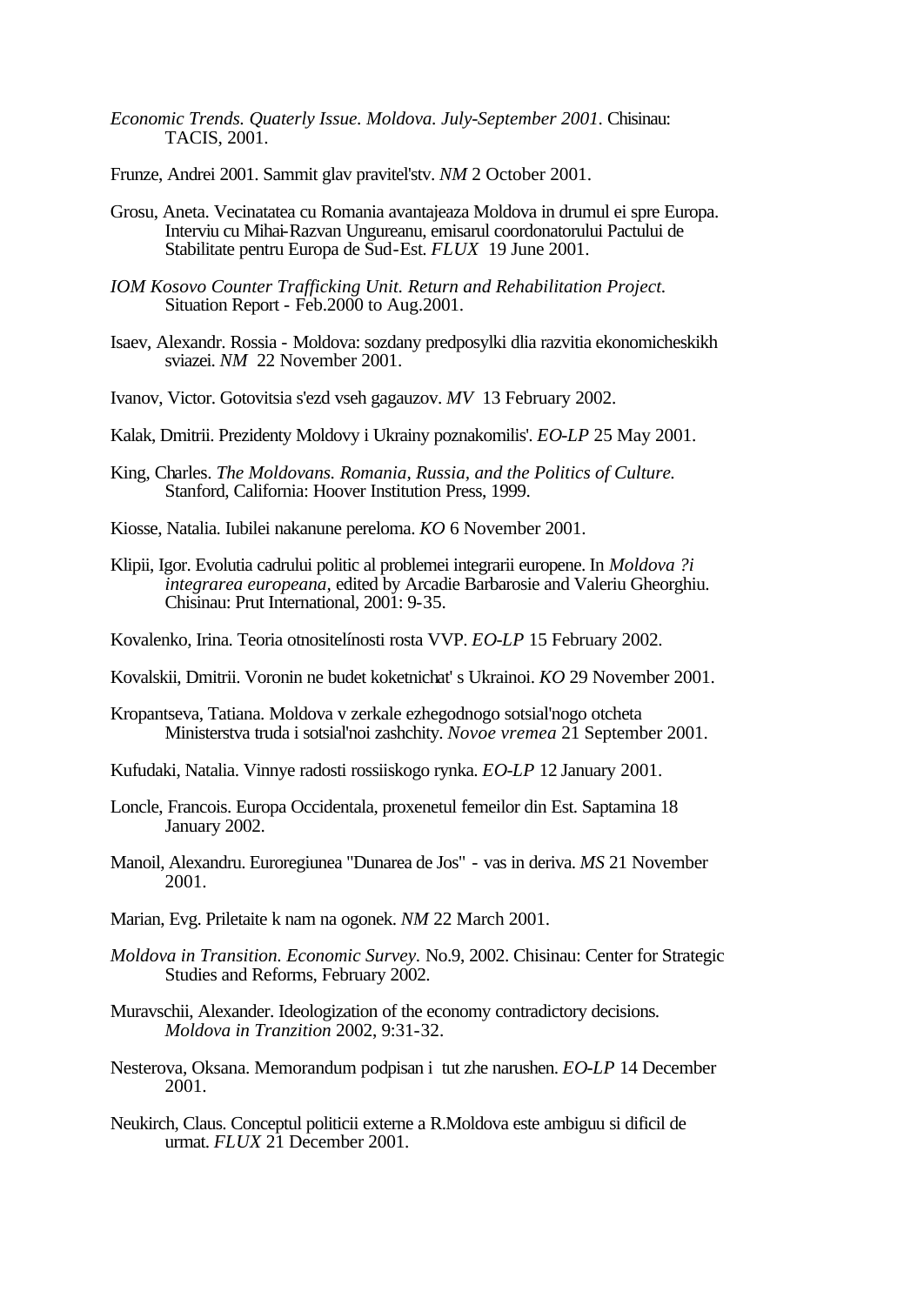- Ninorov, Vladimir. Itogi goda: Intervíiu s Predsedatelem Soveta Sotsialdemokraticheskogo alíansa Moldovy, depurtatom Parlamenta Ionom Gutu. *EO-LP* 25 January 2002.
- Obreja, Efim, and Carasciuc, Lilia. *Coruptia in Moldova: fapte, analiza, propuneri.*  Chisinau: Transparency International - Moldova, 2002.
- On the Future of Europe. Policy Papers 2. The Half-Open Door: the Eastern Border of the Enlarged European Union. Warsaw: Stefan Batory Foundation 2001.
- Polinin, Andrei. Rumynskoie grazhdanstvo nas pianit i manit. *MV* 12 January 2002.
- Popescu, Nicu. Euromanie comunista? *Jurnal de Chisin?u* 28 September 2001.
- Popov, Alexei. Mihail Titov: Moldova eto tselinaî. *Vremea* 5 February 2002.
- Prohnitki, Valeriu. Acordul de liber schimb intre statele PSESE: plusuri si minusuri*. Timpul* 28 September 2001.
- *Republic of Moldova in Figures. Short Statistical Book.* Chisinau: Department of Statistic and Sociology of the Republic of Moldova, 2001.
- Rotaru, Cristina. Tratatul moldo-roman nu va fi ratificat de Parlamentul Romaniei. *FLUX* 20 September 2001.
- Severin, Irina 2001. Bodo Hombach: "There is not enough room for Moldova between Germany and Denmark". *KO* 13 December 2001.
- Simionel, Anton. VVP Moldovy v 2001 g. vyros na 6,1 protsenta. *MV* 30 January 2002.
- Sobor, Evgenii. Kakoi put' vyberet Moldova? *De Facto* 18 December 2001.
- Socor, Vladimir. Gagauz autonomy mishandled by the Communist Government. Jamestown Foundation *KO* 21 March 2002.
- Soros, George. Tamozhennyi soiuz dlia Balkanskogo poluostrova*. EO-LP* 1 December, 2000.
- Stici, Ion. Politica demografica: citi ne nastem, citi murim? *MS* 12 December 2001.
- Takii, Alexandr. Banca de Economii udostoilsia premii Western Union. *EO-LP* 3 November 2000.
- Taran, Angelina. V Moldove bol'she sveta ili teni? *NM* 3 August 2001.
- Tarlev, Vasile. Integrarea R. Moldova in uniunea Rusia-Belarus este doar incetinita, nu oprita. *FLUX* 29 August 2001.
- Tkachuk, Timur. Utrachennye illiuzii: teperi i vo vneshnei politike. *MV* 24 October 2001.
- *Transition Report, 1999.* EBRD.
- Tudoreanu, Ghennady. Evaluating Moldova's position in the WTO. *KO* 14 February 2002.
- Ungureanu, Oleg. Pactul de Stabilitate pentru Europa de Sud-Est si perspectivele includerii Republicii Moldova. In *Moldova si Integrarea Europeana,* edited by